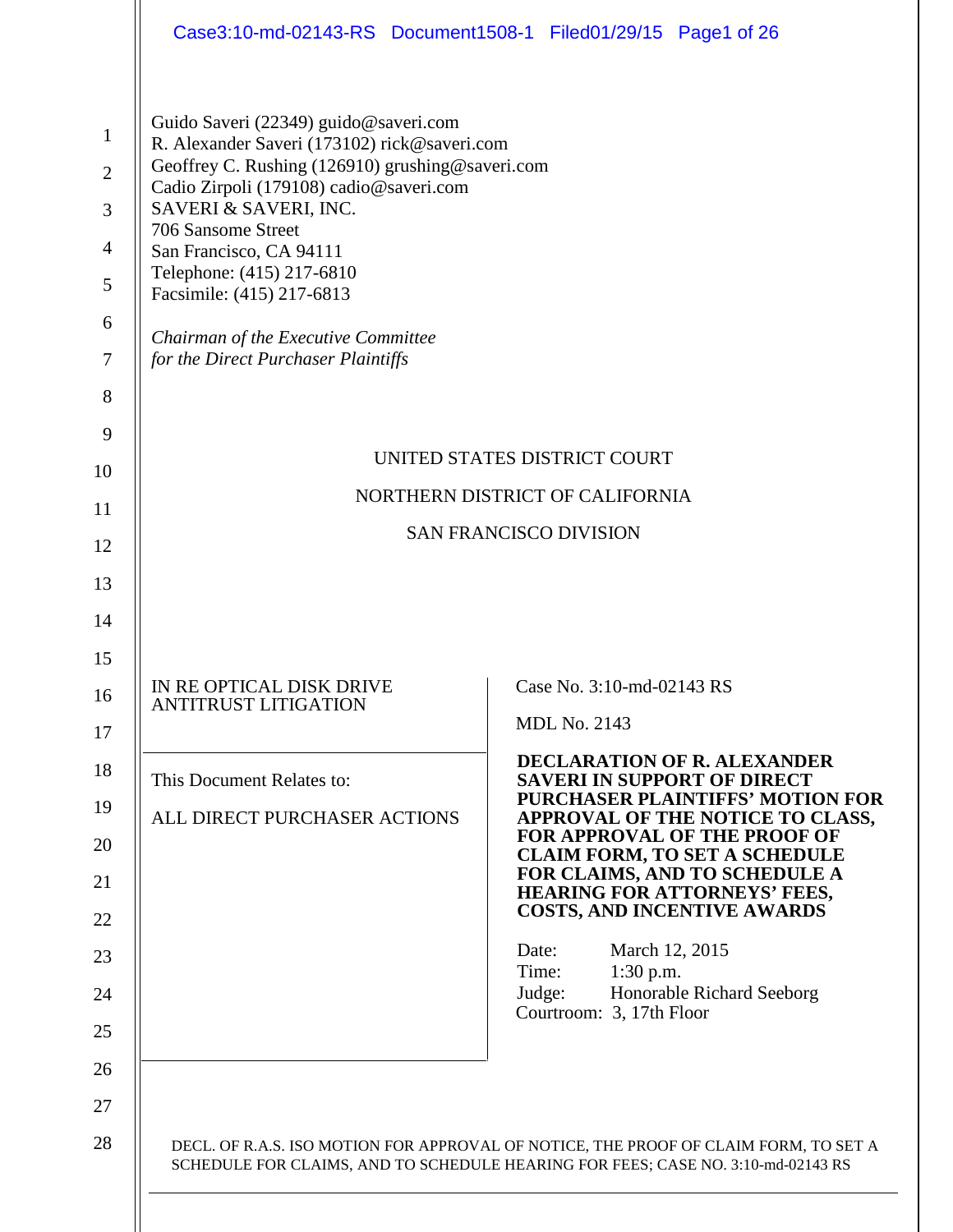| $\mathbf{1}$   | I, R. Alexander Saveri, declare as follows:                                                                                                                              |
|----------------|--------------------------------------------------------------------------------------------------------------------------------------------------------------------------|
| $\overline{2}$ | 1.<br>I am a partner with Saveri & Saveri, Inc., Chairman of the Executive Committee for                                                                                 |
| 3              | the Direct Purchaser Plaintiffs in this litigation. I am a member of the Bar of the State of California                                                                  |
| $\overline{4}$ | and an attorney admitted to practice in the Northern District of California. I make this Declaration                                                                     |
| 5              | in support of Direct Purchaser Plaintiffs' Motion for Approval of the Notice to Class, for Approval                                                                      |
| 6              | of the Proof of Claim Form, to Set a Schedule for Claims, and to Schedule a Hearing for Attorneys'                                                                       |
| $\overline{7}$ | Fees, Costs and Incentive Awards. Except as otherwise stated, I have personal knowledge of the                                                                           |
| 8              | facts stated below.                                                                                                                                                      |
| 9              | 2.<br>Attached hereto as Exhibit A is the proposed notice regarding allocation of the                                                                                    |
| 10             | settlements totaling \$37,750,000 and the proposed proof of claim form.                                                                                                  |
| 11             | 3.<br>Attached hereto as Exhibit B is a true and correct copy of the Order Approving                                                                                     |
| 12             | Claim Form and Claim Period for Direct Purchaser Action, In re Static Random Access Memory                                                                               |
| 13             | (SRAM) Antitrust Litig., Case No. 07-md-1819 CW (Nov. 2, 2011) (Dkt. 1416).                                                                                              |
| 14             | $\overline{4}$ .<br>Attached hereto as Exhibit C is a true and correct copy of the Order Approving                                                                       |
| 15             | Claim Form to Be Provided to Class Members Regarding Distribution of Settlement Fund, In re                                                                              |
| 16             | Dynamic Random Access Memory (DRAM) Antitrust Litig., Case No. 02-md-1486 PJH (Sept. 11,                                                                                 |
| 17             | 2007) (Dkt. 1712).                                                                                                                                                       |
| 18             | I declare under the penalty of perjury under the laws of the United States of America that                                                                               |
| 19             | the foregoing is true and correct.                                                                                                                                       |
| 20             | Executed this 29th day of January, 2015, at San Francisco, California.                                                                                                   |
| 21             |                                                                                                                                                                          |
| 22             |                                                                                                                                                                          |
| 23             | <b>/s/ R. Alexander Saveri</b><br>R. Alexander Saveri                                                                                                                    |
| 24             |                                                                                                                                                                          |
| 25             |                                                                                                                                                                          |
| 26             |                                                                                                                                                                          |
| 27             |                                                                                                                                                                          |
| 28             | DECL. OF R.A.S. ISO MOTION FOR APPROVAL OF NOTICE, THE PROOF OF CLAIM FORM, TO SET A<br>SCHEDULE FOR CLAIMS, AND TO SCHEDULE HEARING FOR FEES; CASE NO. 3:10-md-02143 RS |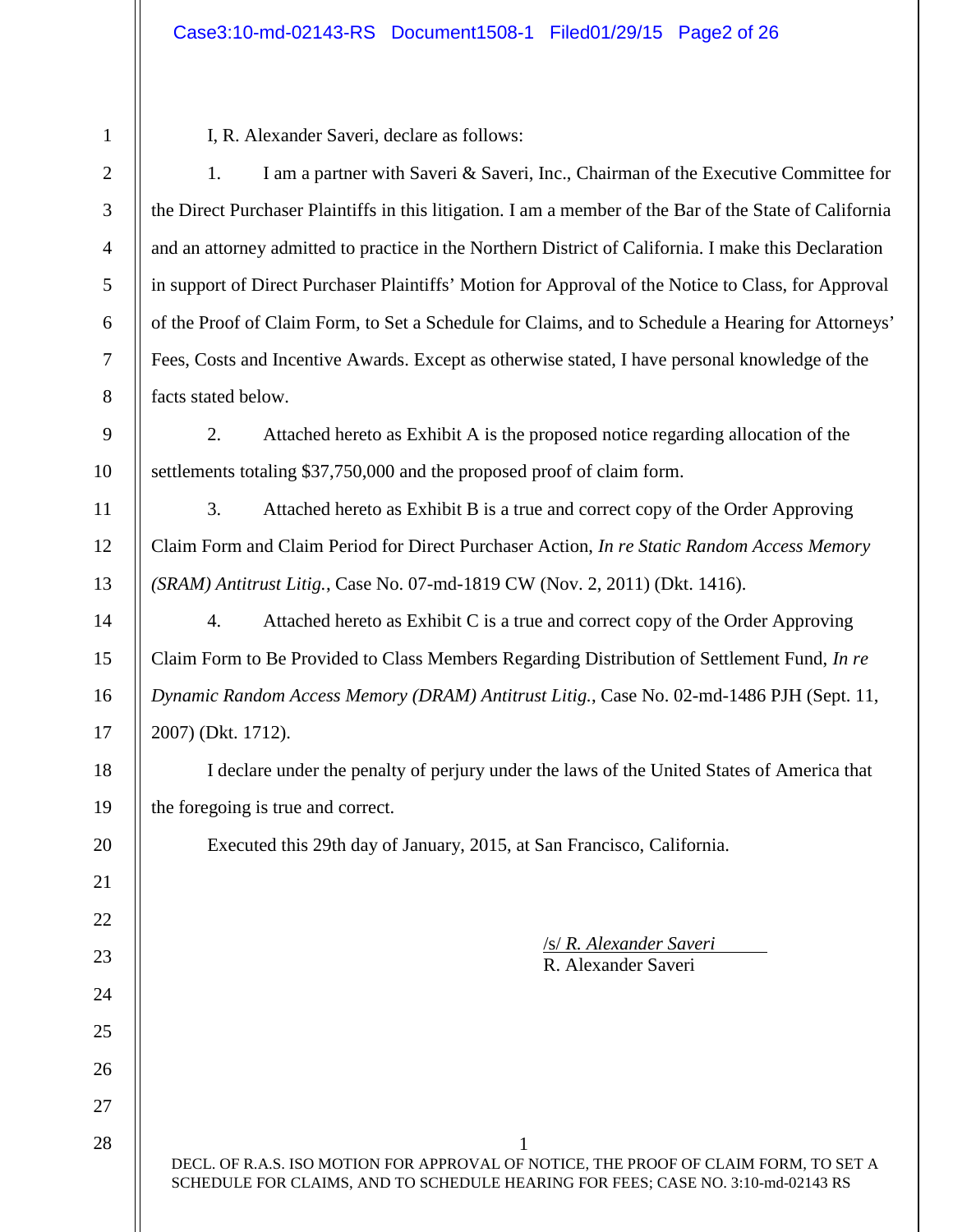Case3:10-md-02143-RS Document1508-1 Filed01/29/15 Page3 of 26

# EXHIBIT A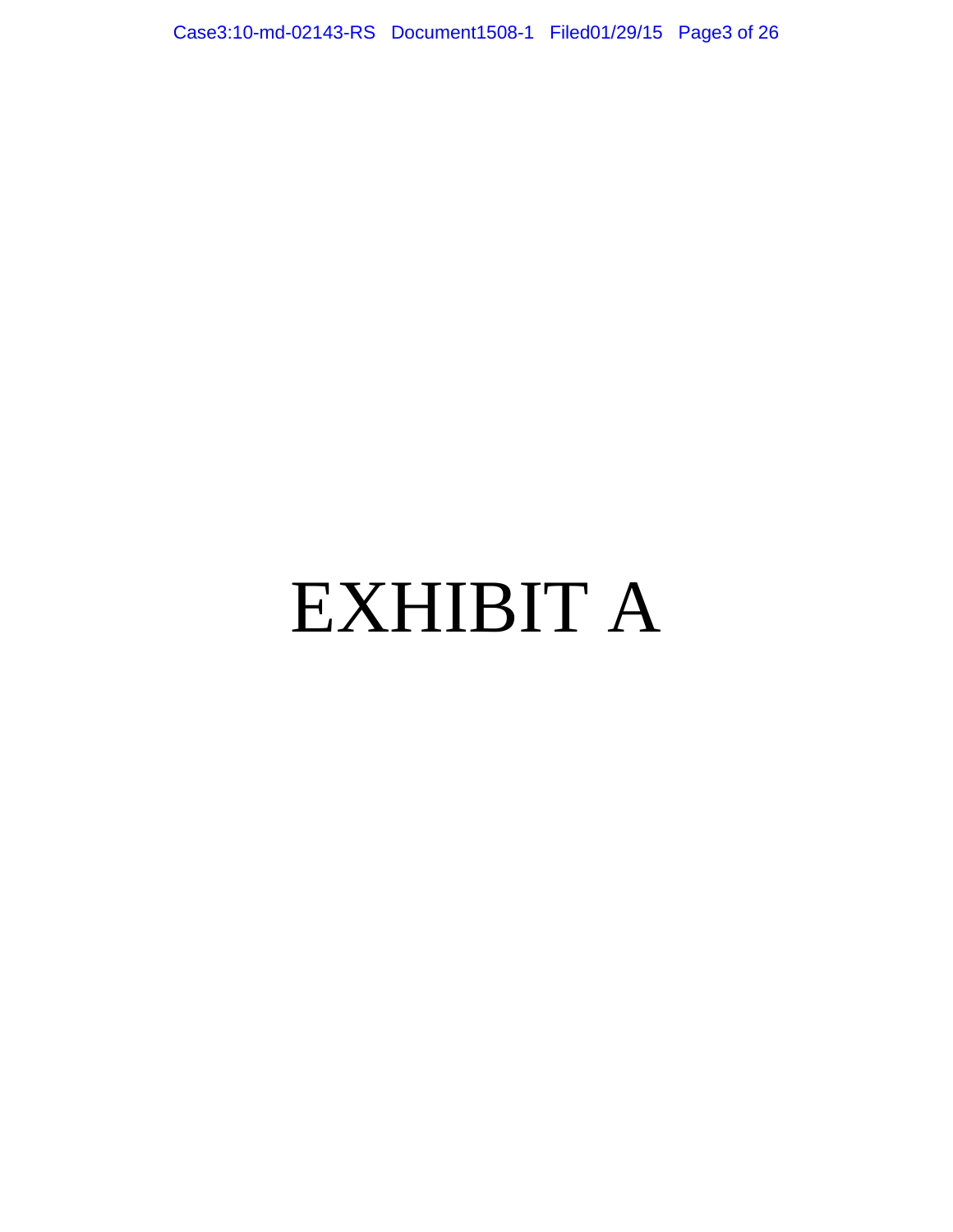# **If You Directly Bought An Optical Disk Drive Or An Optical Disk Drive Device, A Class Action Settlement May Affect You.**

Optical Disk Drive Devices include devices incorporating Optical Disk Drives such as desktop computers, mobile/laptop computers, videogame consoles, CD players/recorders, DVD players/recorders, and Blu-Ray disc players/recorders.

*A Federal Court authorized this Notice. This is not a solicitation from a lawyer.*

• **Why did I get this notice?** You or your company may have directly purchased an Optical Disk Drive or an Optical Disk Drive Device between **January 1, 2004 – December 31, 2011**. A direct purchaser is a person or business who bought an Optical Disk Drive or an Optical Disk Drive Device, directly from one or more of the Defendants, affiliates, or subsidiaries. A direct purchaser is NOT a person or company who purchased an Optical Disk Drive or an Optical Disk Drive Device from a wholesaler or a retail store. If you are a direct purchaser, you have the right to know about the litigation and about your legal rights and options. The Court in charge of the case is the United States District Court for the Northern District of California, and the case is called *In re Optical Disk Drive Antitrust Litigation*, MDL No. 2143. The people who sued are called Plaintiffs and the companies they sued are called Defendants.

• On October 3, 2014 the Court denied Plaintiffs' motion for class certification, and Plaintiffs filed a Petition for Permission to Appeal Pursuant to Rule 23(f). On January 14, 2015 the Ninth Circuit Court of Appeals denied Plaintiffs' petition for permission to appeal the order denying class certification.

• Some Defendants in the Direct Purchaser *Optical Disk Drive Antitrust Litigation* have settled their claims ("Settling Defendants"). A settlement was reached with Hitachi-LG Data Storage, Inc., Hitachi-LG Data Storage Korea, Inc., LG Electronics, Inc., LG Electronics USA, and Hitachi, Ltd. (collectively, "HLDS") for \$26,000,000. The HLDS settlement released claims asserted in the Second Consolidated Direct Purchaser Class Action Complaint. Subsequently, a settlement was reached with Panasonic Corporation and Panasonic Corporation of North America (collectively, "Panasonic") for \$5,750,000. Finally, a settlement was reached with NEC Corporation ("NEC") for \$6,000,000 (plus up to an additional \$150,000 for notice costs). The Panasonic and NEC settlements released claims asserted in the Third Consolidated Direct Purchaser Class Action Complaint. The Court has finally approved each of the settlements with Settling Defendants and the settlement proceeds are ready to be distributed to qualified claimants. Attached to this Notice is a proof of claim form ("Claim Form") that has been approved by the Court. All Claim Forms must be postmarked or sent via electronic mail no later than (90 days from date of mailed notice), 2015 to the address set forth in the Claim Form. Additional Claim Forms may be obtained at **www.ODDDirectPurchaserAntitrustSettlement.com,** by calling 1-877-224-3063, or writing to ODD Direct Settlement, P.O. Box 808003, Petaluma, CA 94975. Please do not contact the Court about claim administration.

• Class Counsel's Motion for Attorneys' Fees, Costs, and Incentive Awards is on file with the Court and available at **www.ODDDirectPurchaserAntitrustSettlement.com**. Class Counsel have asked the Court for attorneys' fees not exceeding one-third (33.3%) of the Settlement Fund plus reimbursement of their costs and expenses, in accordance with the provisions of the Settlement Agreements. Class Counsel have also asked for incentive awards for the named plaintiffs. The Court has set a hearing on Class Counsel's Motion for Attorneys' Fees, Costs, and Incentive Awards for XXX, 2015 at XXX in Courtroom 3. Any comments or objections to Plaintiffs Motion for Attorneys' Fees, Costs, and Incentive Awards must be filed with the Court (Honorable Richard Seeborg, United States District Court, Northern District of California, 450 Golden Gate Avenue, Courtroom 3, 17th floor, San Francisco, CA 94102) no later than \_\_\_ (42days from entry of Order), 2015.

 $\Box$  and  $\Box$  and  $\Box$  and  $\Box$  and  $\Box$  and  $\Box$  and  $\Box$  and  $\Box$  and  $\Box$  and  $\Box$  and  $\Box$  and  $\Box$  and  $\Box$  and  $\Box$  and  $\Box$  and  $\Box$  and  $\Box$  and  $\Box$  and  $\Box$  and  $\Box$  and  $\Box$  and  $\Box$  and  $\Box$  and  $\Box$  and  $\Box$ 

Dated: BY ORDER OF THE COURT

**For More Information: Call 1-877-224-3063 or Visit www.ODDDirectPurchaserAntitrustSettlement.com**

**CLAIM FORMS MAY BE FILED ON-LINE AT www.ODDDirectPurchaserAntitrustSettlement.com**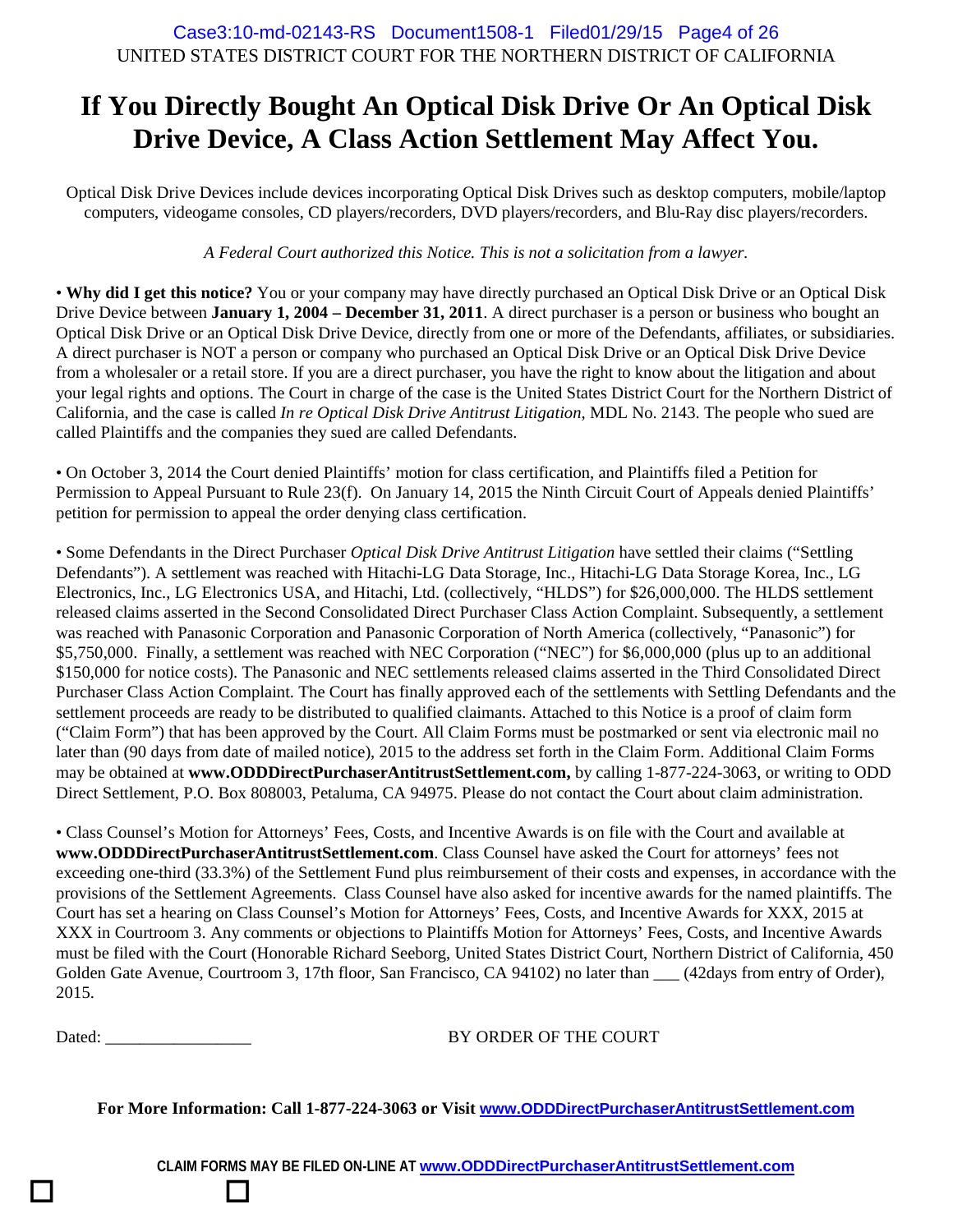*Must Be Postmarked or E-Mailed No Later Than Xxxxxxx xx, 2015*

## **PROOF OF CLAIM**

*IN RE OPTICAL DISK DRIVE ANTITRUST LITIGATION* **Case No. 3:10-md-02143-RS** For Official Use Only 01

 $\Box$  Please check the box if the name or address is different from information on left and complete below:

«name1» «name2» «name3» «addr1» «addr2»

«\*BARCODE\*»

«city», «state» «zip5» «country\_name»

#### **PART 1: IMPORTANT INFORMATION**

#### **GENERAL INSTRUCTIONS**

This proof of claim form ("Claim Form") must be completed and returned by Class members who seek payment from the Settlements. It must be postmarked or sent via electronic mail no later than 2015. If you fail to mail a timely, properly addressed Claim Form, your claim may be rejected and you may be precluded from any recovery from the Settlements. CompletedClaim Forms should be mailed to the Claims Administrator at:

> *In re Optical Disk Drive Antitrust Litigation* Gilardi & Co. LLC P.O. Box XXXX Petaluma, CA 94975 or emailed to:

#### claims@ODDDirectPurchaserAntitrustSettlement.com

All inquiries regarding your claim should be made in writing to the Claims Administrator at the address above.

Members of the Class who did not timely and validly seek exclusion from the Settlement Class will be bound by the judgments entered approving these Settlements as to Defendants and the Releasees regardless of whether they submit a Claim Form.

### **PART 2:**

#### **CLAIMANT INFORMATION**

Please type or neatly print all information.

 $\Box$  and  $\Box$  and  $\Box$  and  $\Box$  and  $\Box$  and  $\Box$  and  $\Box$  and  $\Box$  and  $\Box$  and  $\Box$  and  $\Box$  and  $\Box$  and  $\Box$  and  $\Box$  and  $\Box$  and  $\Box$  and  $\Box$  and  $\Box$  and  $\Box$  and  $\Box$  and  $\Box$  and  $\Box$  and  $\Box$  and  $\Box$  and  $\Box$ 

| Telephone Number: |                                                                |  |  |  |  |  |  |  |  |  |  |  | Foreign Code Telephone Number (International): |  |  |  |  |  |  |  |  |  |  |  |  |  |  |
|-------------------|----------------------------------------------------------------|--|--|--|--|--|--|--|--|--|--|--|------------------------------------------------|--|--|--|--|--|--|--|--|--|--|--|--|--|--|
|                   |                                                                |  |  |  |  |  |  |  |  |  |  |  |                                                |  |  |  |  |  |  |  |  |  |  |  |  |  |  |
|                   | Email Address:                                                 |  |  |  |  |  |  |  |  |  |  |  |                                                |  |  |  |  |  |  |  |  |  |  |  |  |  |  |
|                   |                                                                |  |  |  |  |  |  |  |  |  |  |  |                                                |  |  |  |  |  |  |  |  |  |  |  |  |  |  |
|                   | Person to contact if there are questions regarding this claim: |  |  |  |  |  |  |  |  |  |  |  |                                                |  |  |  |  |  |  |  |  |  |  |  |  |  |  |
|                   |                                                                |  |  |  |  |  |  |  |  |  |  |  |                                                |  |  |  |  |  |  |  |  |  |  |  |  |  |  |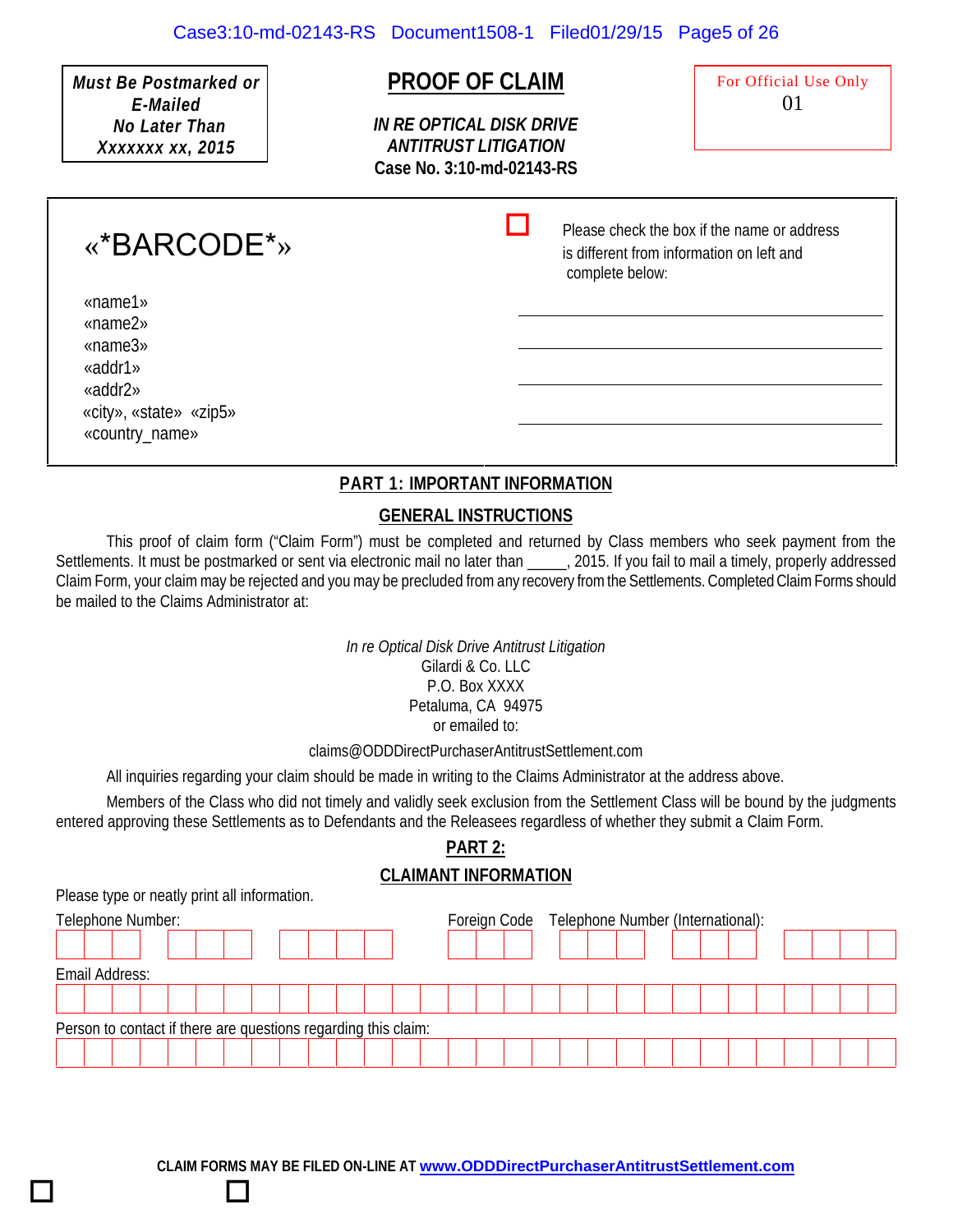#### **DEFINITIONS**

A) "Class Period" or "Class Periods" means January 1, 2004 through December 31, 2011 for the HLDS settlement, and January 1, 2004 through January 1, 2010 for the Panasonic and NEC settlements.

"Defendant" or "Defendants" means the following entities which are named as Defendants in this action:

Sony Corporation, Sony Optiarc Inc., NEC Corporation, Sony NEC Optiarc Inc., Sony Optiarc America Inc. (FKA Sony NEC), Sony Computer Entertainment America, Inc., Sony Electronics Inc., LG Electronics, Inc., LG Electronics USA, Inc., Hitachi, Ltd., Hitachi-LG Data Storage, Inc., Hitachi-LG Data Storage Korea, Inc., Toshiba Corporation, Toshiba America Information Systems, Inc., Samsung Electronics Co., Ltd., Samsung Electronics America, Inc., Toshiba Samsung Storage Technology Corp., Toshiba Samsung Storage Technology Corp. Korea, Lite-On IT Corp. of Taiwan, Koninklijke Philips Electronics N.V., Philips & Lite-On Digital Solutions Corp., Philips & Lite-On Digital Solutions USA, Inc., BenQ Corporation, BenQ America Corporation, TEAC Corporation, TEAC America, Inc., Quanta Storage Inc., Quanta Storage America, Inc., Panasonic Corporation, Panasonic Corporation of North America. "Defendant" or "Defendants" shall also include named co-conspirators Pioneer Corporation, Pioneer North America, Inc., Pioneer Electronics (USA) Inc., and Pioneer High Fidelity Taiwan Co., Ltd.

C) "Settlement Class" or "Settlement Classes" means:

 $\Box$  and  $\Box$  and  $\Box$  and  $\Box$  and  $\Box$  and  $\Box$  and  $\Box$  and  $\Box$  and  $\Box$  and  $\Box$  and  $\Box$  and  $\Box$  and  $\Box$  and  $\Box$  and  $\Box$  and  $\Box$  and  $\Box$  and  $\Box$  and  $\Box$  and  $\Box$  and  $\Box$  and  $\Box$  and  $\Box$  and  $\Box$  and  $\Box$ 

For the HLDS settlement: "All individuals and entities who, during the period from January 1, 2004 through December 31, 2011, purchased Optical Disk Drives and Optical Disk Drive Devices in the United States directly from the Defendants, their subsidiaries, or their affiliates. Excluded from the Class are Defendants and their parents, subsidiaries, affiliates, and all governmental entities."

For the Panasonic and NEC settlements: "All individuals and entities who, during the period from January 1, 2004 until at least January 1, 2010 purchased one or more Optical Disk Drives or a laptop or desktop computer incorporating an ODD in the United States directly from the Defendants, their subsidiaries, or their affiliates. Excluded from the Class are Defendants and their parents, subsidiaries, affiliates, and all governmental entities.

D) "Releasees" shall refer jointly and severally, individually and collectively to all defendants listed above and their respective past and present parents, subsidiaries, affiliates, officers, directors, employees, agents, attorneys, servants, representatives (and the parents', subsidiaries', and affiliates' past and present officers, directors, employees, agents, attorneys, servants, and representatives), and the predecessors, successors, heirs, executors, administrators, and assigns of each of the foregoing.

E) "Optical Disk Drive" or "ODD" means any device which reads and/or writes data from and to an optical disk, including but not limited to, CD-ROMS, CD-recordable/rewritable, DVD-ROM, DVD-recordable/rewritable, Blu-Ray, Blu-Ray recordable/rewritable, HD- DVD, Super Multi-Drives and other combination drives. The term "Optical Disk Drives" or "ODDs" shall also include (a) a drive sold as a separate unit that is to be inserted into, or incorporated in, an electronic device; and (b) a drive sold that is to be attached to an electronic device through an external interface such as a Universal Serial Bus (USB) connection;

F) "Optical Disk Drive Device" or "ODD Device" means a device incorporating an ODD including but not limited to desktop computers, mobile/laptop computers, videogame consoles, CD players/recorders, DVD players/recorders, and Blu-Ray disc players/recorders.

G) "Class Members" means all members of the Settlement Classes who did not timely and validly elect to be excluded from the Settlement Classes certified by the Court.

H) "Net Settlement Fund" means the combined proceeds from the HLDS, Panasonic, and NEC settlements plus accrued interest minus all costs, attorneys' fees, expenses, and incentive awards.

#### **PART 3: SCHEDULE OF QUALIFYING PURCHASES**

Report separately each purchase of an Optical Disk Drive or Optical Disk Drive Device directly from any Defendant during the Class Periods (attach additional pages if necessary). **In order to qualify as a claim, your purchase(s) must have been billed to and/or shipped to a location in the United States.** Foreign transactions where billing and shipping took place outside of the U.S. do not qualify. **If you have submitted a request for exclusion from a Settlement Class in connection with settlements, do not submit this Claim Form. Also, if you entered into a settlement with any Defendant for your purchase(s) from that defendant, or assigned or transferred your claim for any purchase(s), your Claim Form must not include, as part of your claim, any of those purchases.** For example, if Class member A purchased \$10,000 from Defendant 1 and entered into a settlement with Defendant 1 for those purchases, that \$10,000 must not be included as part of Class member A's claim. Failure to include all purchases will reduce the amount of your payment. You DO NOT need to attach documentation. However, you must keep copies of your purchase order(s), invoice(s), or other documentation of your purchase(s) in case verification of your claim is necessary.

List each type of ODD or ODD Device purchased from each Defendant, the quantity of ODDs or ODD Devices purchased, the dollar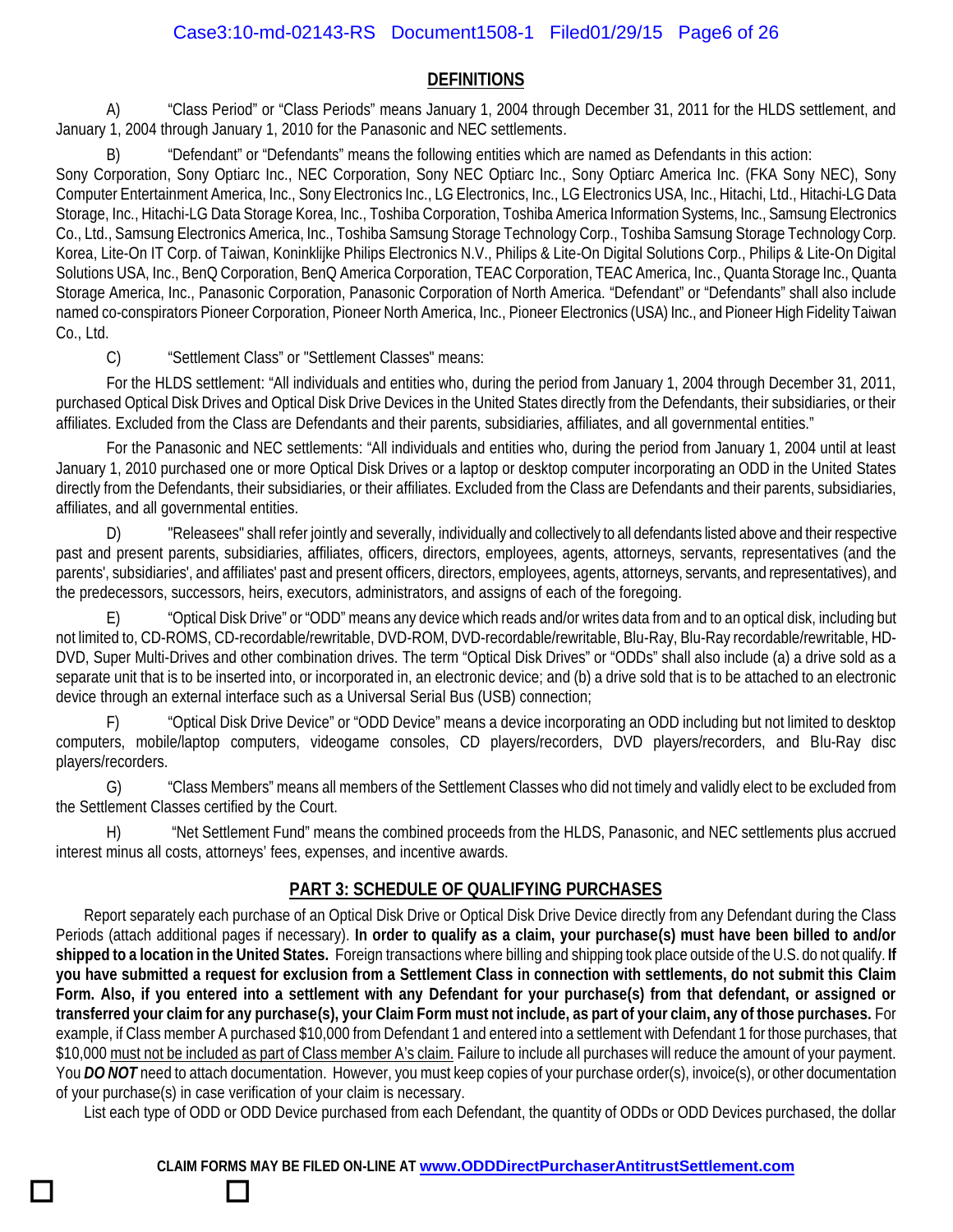#### Case3:10-md-02143-RS Document1508-1 Filed01/29/15 Page7 of 26

amount (in U.S. dollars) of purchases of each type of Optical Disk Drive made directly from any Defendant during the Class Periods, and the date of each purchase. *Amounts should be rounded to the nearest dollar. (Example: \$12,345.67 should be entered as \$12,346.) Do not include transportation charges, rebates, refunds, credits, etc.*

| Defendant from whom     | Description of ODD or ODD | Quantity of ODDs or | Total purchase     | Date      |
|-------------------------|---------------------------|---------------------|--------------------|-----------|
| ODD or ODD Device was   | Device purchased          | <b>ODD</b> Devices  | Amount in USD (for | purchased |
| purchased               |                           | Purchased           | ODDs only)         |           |
| Sony/NEC <sup>1</sup>   |                           |                     |                    |           |
|                         |                           |                     |                    |           |
| $LG^2$                  |                           |                     |                    |           |
| Hitachi <sup>3</sup>    |                           |                     |                    |           |
|                         |                           |                     |                    |           |
| Toshiba <sup>4</sup>    |                           |                     |                    |           |
|                         |                           |                     |                    |           |
| Samsung <sup>5</sup>    |                           |                     |                    |           |
|                         |                           |                     |                    |           |
| TSST <sup>6</sup>       |                           |                     |                    |           |
|                         |                           |                     |                    |           |
| Lite-On <sup>7</sup>    |                           |                     |                    |           |
|                         |                           |                     |                    |           |
| Philips <sup>8</sup>    |                           |                     |                    |           |
|                         |                           |                     |                    |           |
| BenQ <sup>9</sup>       |                           |                     |                    |           |
|                         |                           |                     |                    |           |
| TEAC <sup>10</sup>      |                           |                     |                    |           |
|                         |                           |                     |                    |           |
| QSI <sup>11</sup>       |                           |                     |                    |           |
|                         |                           |                     |                    |           |
| Panasonic <sup>12</sup> |                           |                     |                    |           |
|                         |                           |                     |                    |           |
| Pioneer <sup>13</sup>   |                           |                     |                    |           |
|                         |                           |                     |                    |           |

The Claims administrator will review the information listed above for valid qualifying purchases. After the purchases are verified the Claims Administrator will: 1) assign a dollar value to each purchase (ODDs will be valued at 100% of their purchase price, and ODD Devices

 $\Box$  and  $\Box$  and  $\Box$  and  $\Box$  and  $\Box$  and  $\Box$  and  $\Box$  and  $\Box$  and  $\Box$  and  $\Box$  and  $\Box$  and  $\Box$  and  $\Box$  and  $\Box$  and  $\Box$  and  $\Box$  and  $\Box$  and  $\Box$  and  $\Box$  and  $\Box$  and  $\Box$  and  $\Box$  and  $\Box$  and  $\Box$  and  $\Box$ 

<sup>1</sup> "Sony/NEC" means Sony Corporation, Sony Optiarc Inc., NEC Corporation, Sony NEC Optiarc Inc., Sony Optiarc America Inc. (FKA Sony NEC), Sony Electronics Inc., and Sony Computer Entertainment America, Inc.

<sup>2</sup> "LG" means LG Electronics, Inc. and LG Electronics USA, Inc.

<sup>3</sup> "Hitachi" means Hitachi, Ltd., Hitachi-LG Data Storage, Inc., Hitachi-LG Data Storage Korea, Inc.

<sup>4</sup> "Toshiba" means Toshiba Corporation and Toshiba America Information Systems, Inc.

<sup>5</sup> "Samsung" means Samsung Electronics Co., Ltd. and Samsung Electronics America, Inc.

<sup>6</sup> "TSST" means Toshiba Samsung Storage Technology Corp. and Toshiba Samsung Storage Technology Corp. Korea

<sup>7</sup> "Lite-On" means Lite-On IT Corp. of Taiwan

<sup>8</sup> "Philips" means Koninklijke Philips Electronics N.V., Philips & Lite-On Digital Solutions Corp., and Philips & Lite-On Digital Solutions USA, Inc.

<sup>9</sup> "BenQ" means BenQ Corporation and BenQ America Corporation

<sup>10</sup> "TEAC" means TEAC Corporation and TEAC America, Inc.

<sup>11</sup> "QSI" means Quanta Storage Inc., Quanta Storage America, Inc.

<sup>12</sup> "Panasonic" means Panasonic Corporation and Panasonic Corporation of North America

<sup>13</sup> "Pioneer" means Pioneer Corporation, Pioneer North America, Inc., Pioneer Electronics (USA) Inc., and Pioneer High Fidelity Taiwan Co., Ltd.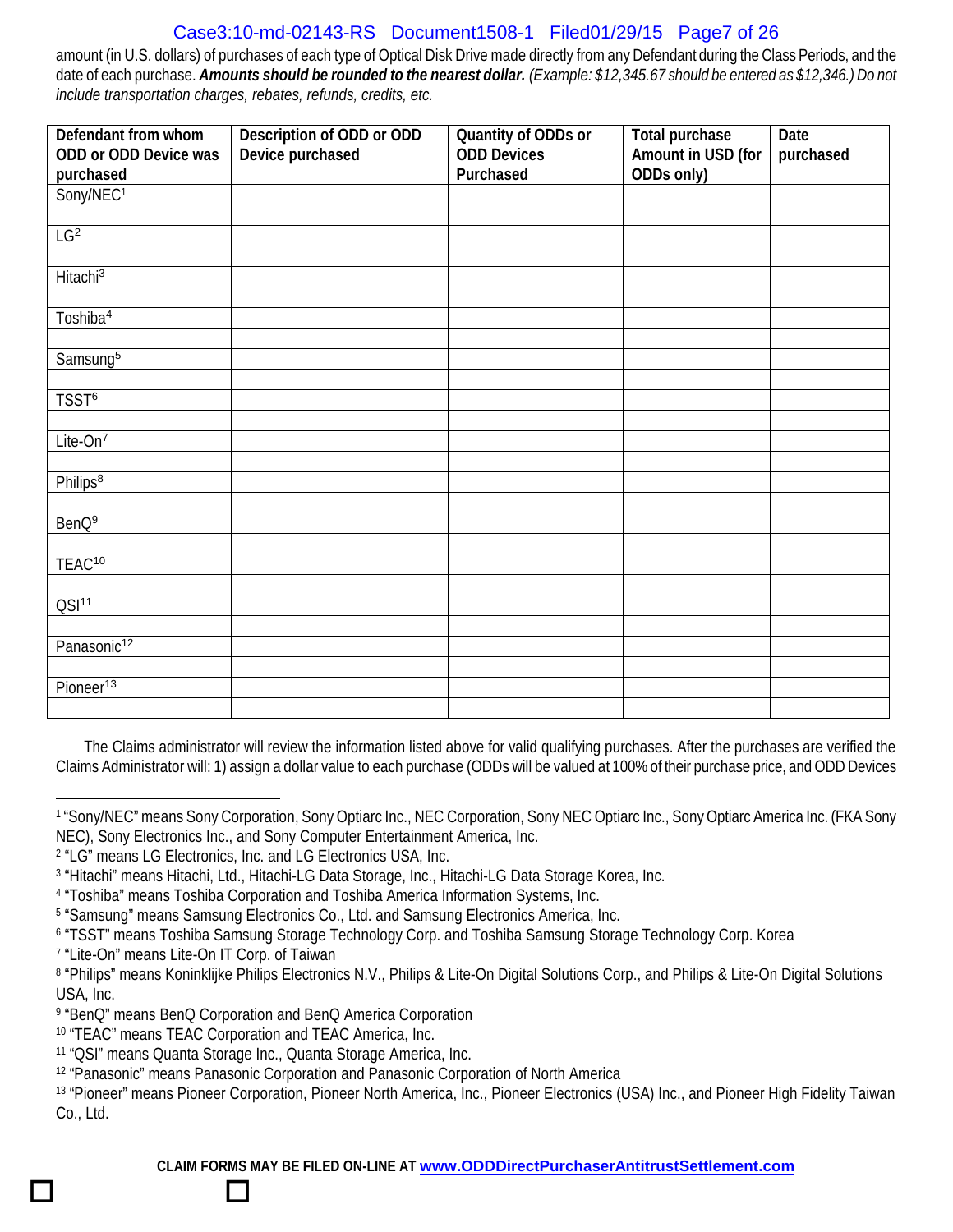#### Case3:10-md-02143-RS Document1508-1 Filed01/29/15 Page8 of 26

will be valued at a fixed amount as follows: desktop or laptop computer: \$32, Sony PlayStation 2: \$20, Sony PlayStation 3: \$73, CD players/recorders: \$15, DVD players/recorders: \$20, and each purchase of a Blu-Ray players/recorders: \$73; 2) Allocate the value of each purchase between the settlements reached with Settling Defendants (the settlements had varying and overlapping class definitions and class periods, so it is possible certain purchases will qualify for one settlement fund, but not the other); 3) Allocate the Net Settlement Fund on a *pro rata* basis based on the total dollar value of each class member's purchase(s) of ODDs and ODD Devices in proportion to the total dollar value of all valid claims filed.

#### **PART 4: SUBMISSION TO JURISDICTION OF THE DISTRICT COURT**

By signing below, you are verifying that:

1. You have documentation to support your claim and agree to provide additional information to Class Counsel or the Claims Administrator if necessary;

2. You have not assigned or transferred (or purported to assign or transfer) or settled for the same purchases or submitted any other claim for the same purchases of ODD and/or ODD Devices and have not authorized any other person or entity to do so, and know of no other person or entity having done so on your behalf;

3. The information provided in this Claim Form is accurate and complete; and

4. You agree to submit to the jurisdiction of the District Court for the Northern District of California, where this action is pending, for purposes of resolving any issues related to or arising from your claim.

#### **PART 5: CERTIFICATION**

I (We) certify that I am (we are) NOT subject to backup withholding under the provisions of Section 3406 (a)(1)(c) of the Internal Revenue Code because: (a) I am (We are) exempt from backup withholding, or (b) I (We) have not been notified by the IRS that I am (we are) subject to backup withholding as a result of a failure to report all interest or dividends, or (c) the IRS has notified me (us) that I am (we are) no longer subject to backup withholding.

NOTE: If you have been notified by the IRS that you are subject to backup withholding, please strike out the language that you are not subject to backup withholding in the certification above.

I (WE) DECLARE, UNDER PENALTY OF PERJURY UNDER THE LAWS OF THE UNITED STATES OF AMERICA, THAT THE INFORMATION PROVIDED IN THIS PROOF OF CLAIM FORM IS TRUE AND CORRECT.

| This certification was executed on the                                                                  | 0t    |         |                                             |  |  |  |  |  |  |  |
|---------------------------------------------------------------------------------------------------------|-------|---------|---------------------------------------------|--|--|--|--|--|--|--|
|                                                                                                         | (day) | (Month) | (City/State/Country)                        |  |  |  |  |  |  |  |
| SIGNATURE OF CLAIMANT: (If this claim is being made on behalf of Joint Claimants, then each must sign.) |       |         |                                             |  |  |  |  |  |  |  |
| Signature:                                                                                              |       |         | Type/Print Name:                            |  |  |  |  |  |  |  |
|                                                                                                         |       |         |                                             |  |  |  |  |  |  |  |
| Company's Name:                                                                                         |       |         | Capacity of person signing; e.g. President: |  |  |  |  |  |  |  |
|                                                                                                         |       |         |                                             |  |  |  |  |  |  |  |
|                                                                                                         |       |         |                                             |  |  |  |  |  |  |  |

Mail the completed Claim Form to:

 $\Box$  and  $\Box$  and  $\Box$  and  $\Box$  and  $\Box$  and  $\Box$  and  $\Box$  and  $\Box$  and  $\Box$  and  $\Box$  and  $\Box$  and  $\Box$  and  $\Box$  and  $\Box$  and  $\Box$  and  $\Box$  and  $\Box$  and  $\Box$  and  $\Box$  and  $\Box$  and  $\Box$  and  $\Box$  and  $\Box$  and  $\Box$  and  $\Box$ 

*In re Optical Disk Drive Antitrust Litigation* Gilardi & Co. LLC P.O. Box XXXX Petaluma, CA 94975

or email it to: claims@ODDDirectPurchaserAntitrustSettlement.com

#### **ACCURATE PROCESSING OF CLAIMS MAY TAKE SIGNIFICANT TIME. THANK YOU, IN ADVANCE, FOR YOUR PATIENCE.**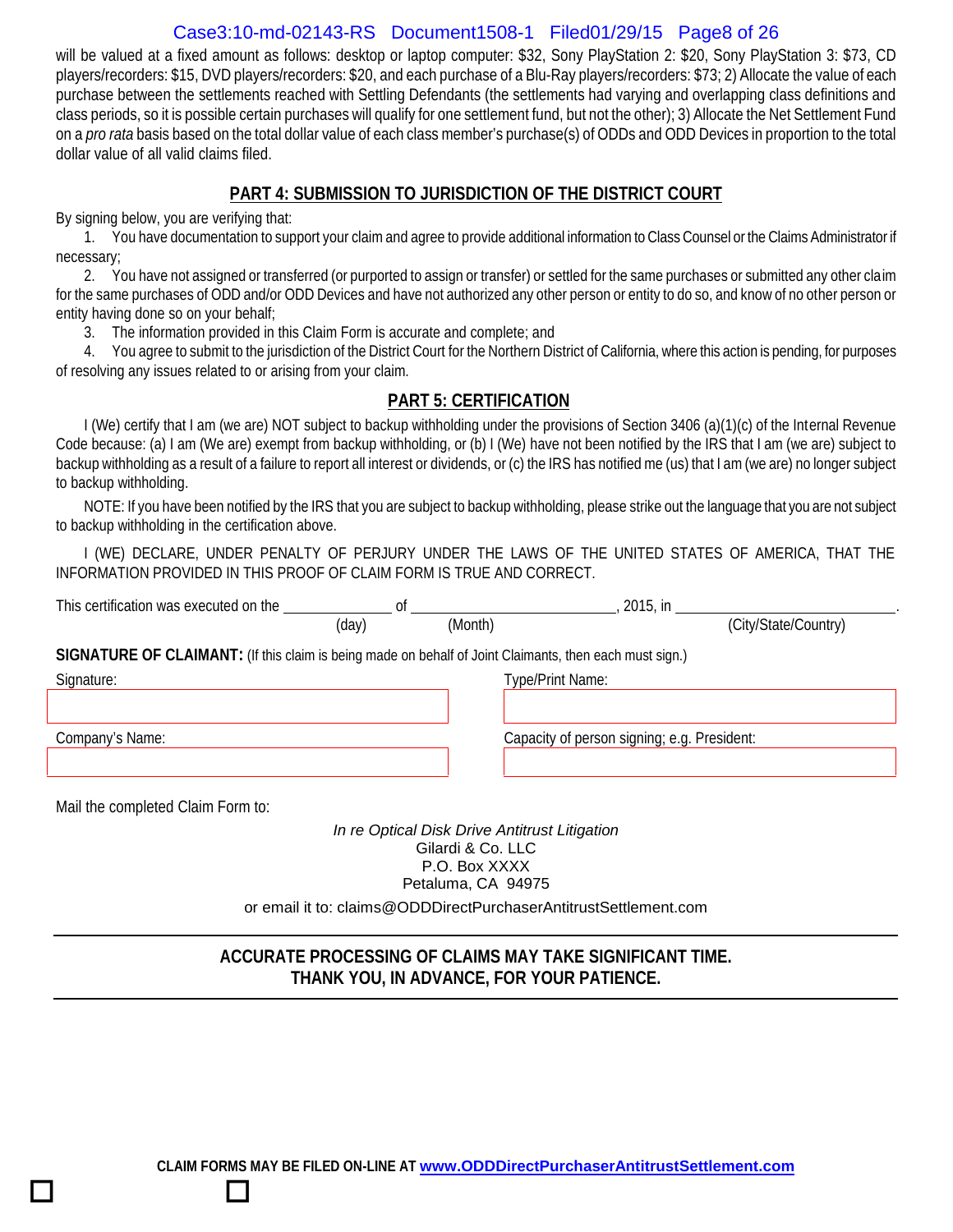Case3:10-md-02143-RS Document1508-1 Filed01/29/15 Page9 of 26

# EXHIBIT B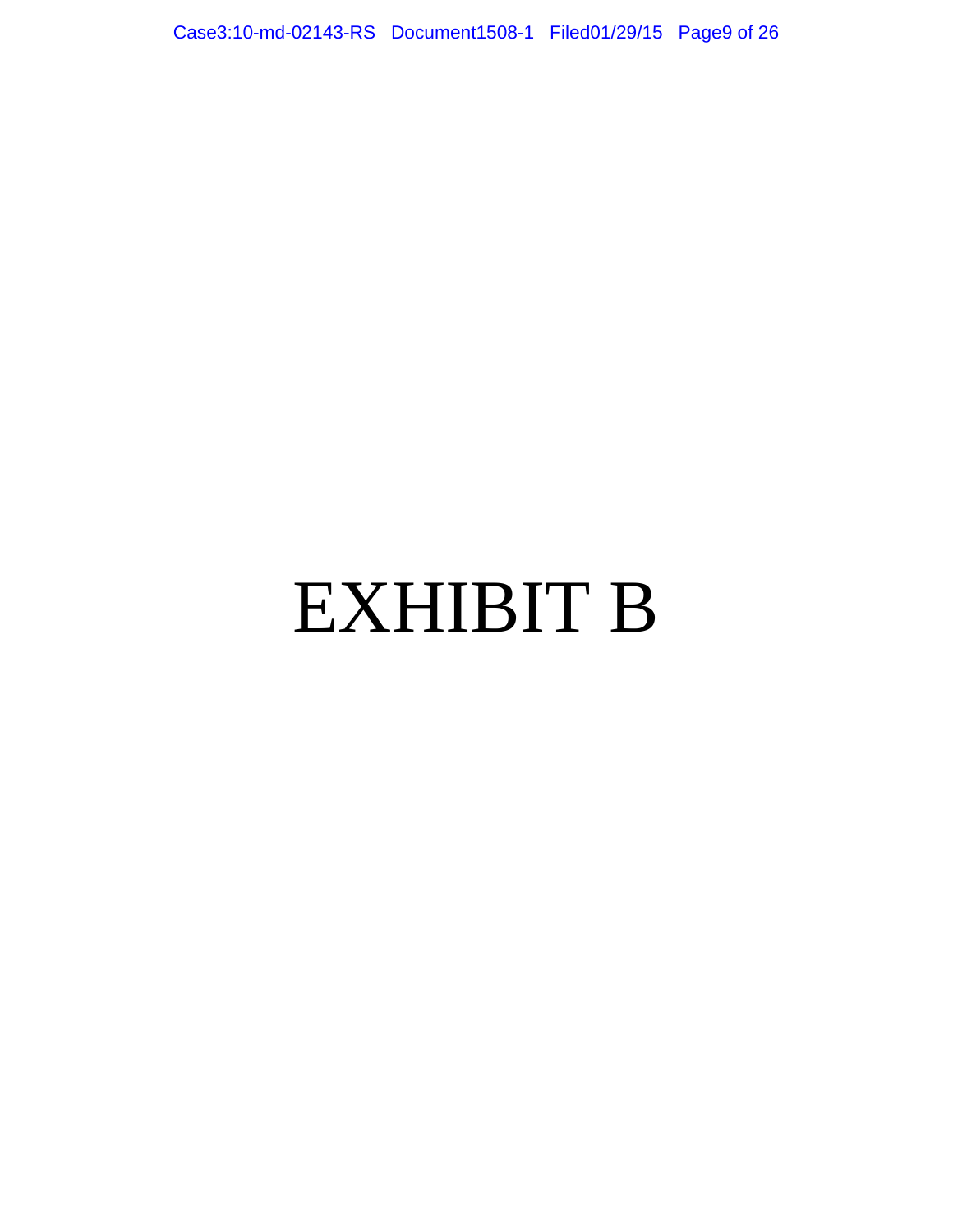|                                                          | CaSaeSe4007hdh0201453LR+SWDoDoment41508416 FFileat010/209/1151 FPagge110off26 |                                                                          |  |  |  |  |  |  |  |  |
|----------------------------------------------------------|-------------------------------------------------------------------------------|--------------------------------------------------------------------------|--|--|--|--|--|--|--|--|
|                                                          |                                                                               |                                                                          |  |  |  |  |  |  |  |  |
| 1                                                        |                                                                               |                                                                          |  |  |  |  |  |  |  |  |
| $\overline{2}$                                           |                                                                               |                                                                          |  |  |  |  |  |  |  |  |
| 3                                                        |                                                                               |                                                                          |  |  |  |  |  |  |  |  |
| 4                                                        |                                                                               |                                                                          |  |  |  |  |  |  |  |  |
| 5                                                        |                                                                               |                                                                          |  |  |  |  |  |  |  |  |
| 6                                                        |                                                                               |                                                                          |  |  |  |  |  |  |  |  |
| 7                                                        |                                                                               |                                                                          |  |  |  |  |  |  |  |  |
| 8                                                        |                                                                               |                                                                          |  |  |  |  |  |  |  |  |
| 9<br>10                                                  |                                                                               |                                                                          |  |  |  |  |  |  |  |  |
| 11                                                       |                                                                               | UNITED STATES DISTRICT COURT                                             |  |  |  |  |  |  |  |  |
| 12                                                       |                                                                               | <b>NORTHERN DISTRICT OF CALIFORNIA</b>                                   |  |  |  |  |  |  |  |  |
| 13                                                       |                                                                               | <b>OAKLAND DIVISION</b>                                                  |  |  |  |  |  |  |  |  |
| 14                                                       |                                                                               |                                                                          |  |  |  |  |  |  |  |  |
| 15                                                       | IN RE STATIC RANDOM ACCESS<br>MEMORY (SRAM) ANTITRUST<br>LITIGATION           | Master File 4:07-md-01819-CW                                             |  |  |  |  |  |  |  |  |
| 16                                                       |                                                                               | <b>MDL NO. 1819</b>                                                      |  |  |  |  |  |  |  |  |
| 17                                                       |                                                                               | [PROPOSED] ORDER APPROVING                                               |  |  |  |  |  |  |  |  |
| 18                                                       | <b>This Document Relates to:</b><br><b>All Direct Purchaser Actions</b>       | <b>CLAIM FORM AND CLAIM PERIOD FOR</b><br><b>DIRECT PURCHASER ACTION</b> |  |  |  |  |  |  |  |  |
| 19                                                       |                                                                               |                                                                          |  |  |  |  |  |  |  |  |
| 20                                                       |                                                                               |                                                                          |  |  |  |  |  |  |  |  |
| 21                                                       |                                                                               |                                                                          |  |  |  |  |  |  |  |  |
| 22                                                       |                                                                               |                                                                          |  |  |  |  |  |  |  |  |
| 23                                                       |                                                                               |                                                                          |  |  |  |  |  |  |  |  |
| 24                                                       |                                                                               |                                                                          |  |  |  |  |  |  |  |  |
| 25                                                       |                                                                               |                                                                          |  |  |  |  |  |  |  |  |
| 26<br>27                                                 |                                                                               |                                                                          |  |  |  |  |  |  |  |  |
| 28<br>⊕                                                  |                                                                               |                                                                          |  |  |  |  |  |  |  |  |
| LAW OFFICES<br>Сотснетт,<br>PITRE, $\&$<br>MCCARTHY, LLP | <b>DIRECT PURCHASER ACTION</b><br>Case No. 4:07-md-01819-CW                   | [PROPOSED] ORDER APPROVING CLAIM FORM AND CLAIM PERIOD FOR               |  |  |  |  |  |  |  |  |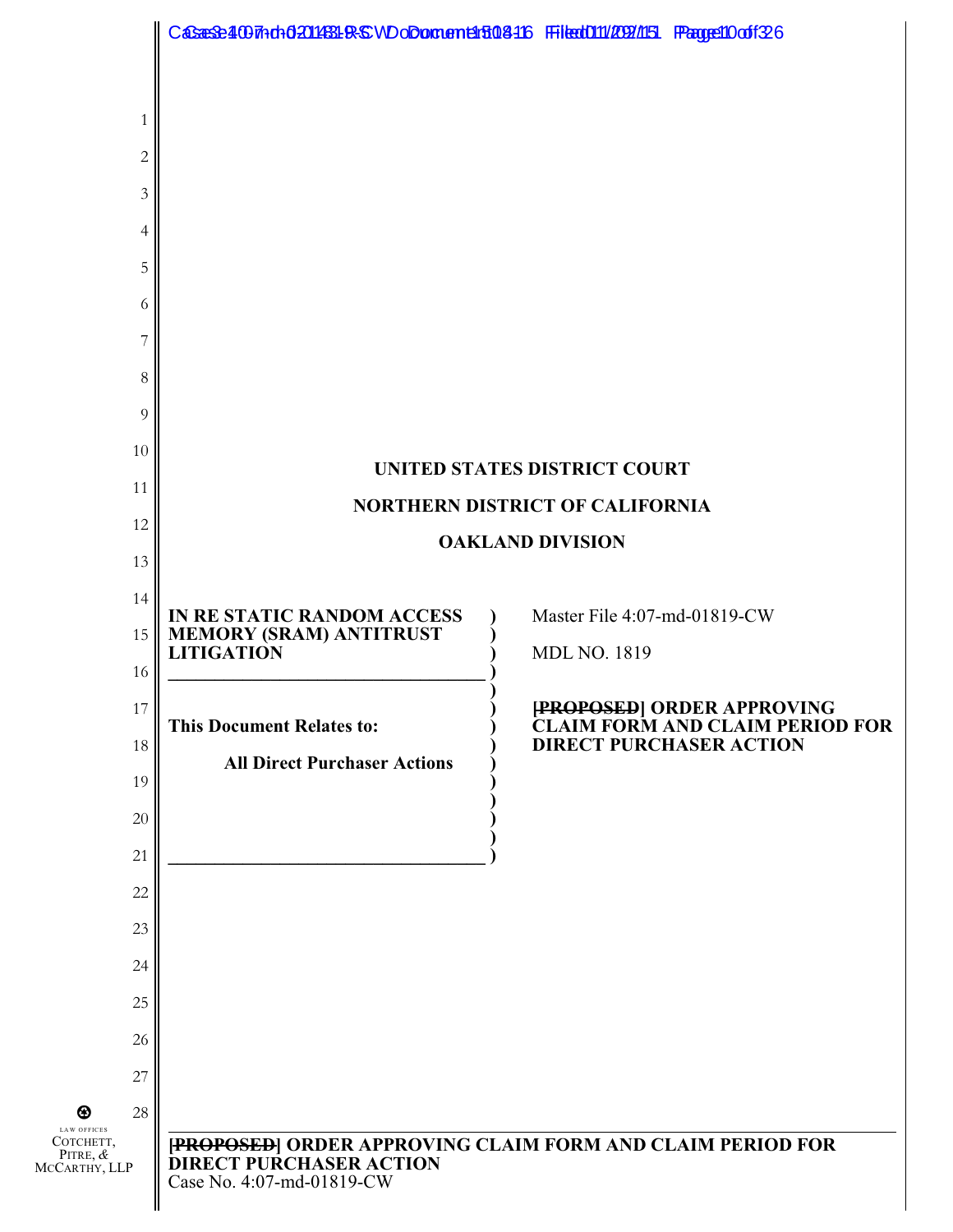1 2 3 4 5 6 7 Plaintiffs' Motion for Approval of Claim Form and Claim Period for Direct Purchaser Plaintiffs was presented to and considered by the Court. Notice of Judgment of Dismissal has been entered with respect to all defendants (Dkt. Nos. 1023, 1024, 1025, 1026, 1027, 1028, 1029, 1372 and 1373). This Court retained jurisdiction over this action for matters relating to "implementation of [ ] settlement[s] and any distribution to Class Members pursuant to further orders of this Court [and] disposition of the Settlement Fund." *See, e.g.,* dkt. 1028, Final Judgment of Dismissal with Prejudice as to the Etron Defendants, at p.2:21-23.

8 9 10 11 12 13 14 15 16 17 18 Having considered the proposed claim form and the proposed time period for submission of claims, the Court grants the motion. The claims form attached as Exhibit A is appropriate. Within twenty-one  $(21)$  days of entry of this Order, Gilardi & Co. ("Gilardi"), as Claims Administrator, will disseminate the claims form to those members of the Class who can reasonably be contacted through electronic or direct mail. When dissemination of notice is completed, Lead Counsel shall cause a declaration to be filed reflecting that notice has been provided in accordance with this order. Class members shall have approximately ninety (90) days from the date of completion of distribution of the Claim Form by the Claims Administrator to complete and submit the Claim Form to the Claims Administrator. In order to provide certainty, the last date for submission of claims forms to the Claims Administrator shall be **March 2, 2012.** 

19 20 21 22 23 24 Upon completion of submission of all proofs of claim within the period set by the Court, Gilardi will analyze and verify the claims submissions based upon the information provided by Defendants and follow up with claimants to resolve any discrepancies between their submissions and Defendants' data. At that time, final distribution amounts will be determined and Plaintiffs will submit to the Court an order approving distribution of the Settlement Fund to class members.

25 26 27 All valid claims will be distributed in accordance with the plan of allocation that this Court has previously approved, *i.e.,* a *pro rata* distribution to Claimants based on direct purchases of SRAM from the named defendants as described in the order certifying a class in this

 $^\circledR$ O FFICES COTCHETT, PITRE, *&* MCCARTHY, LLP 28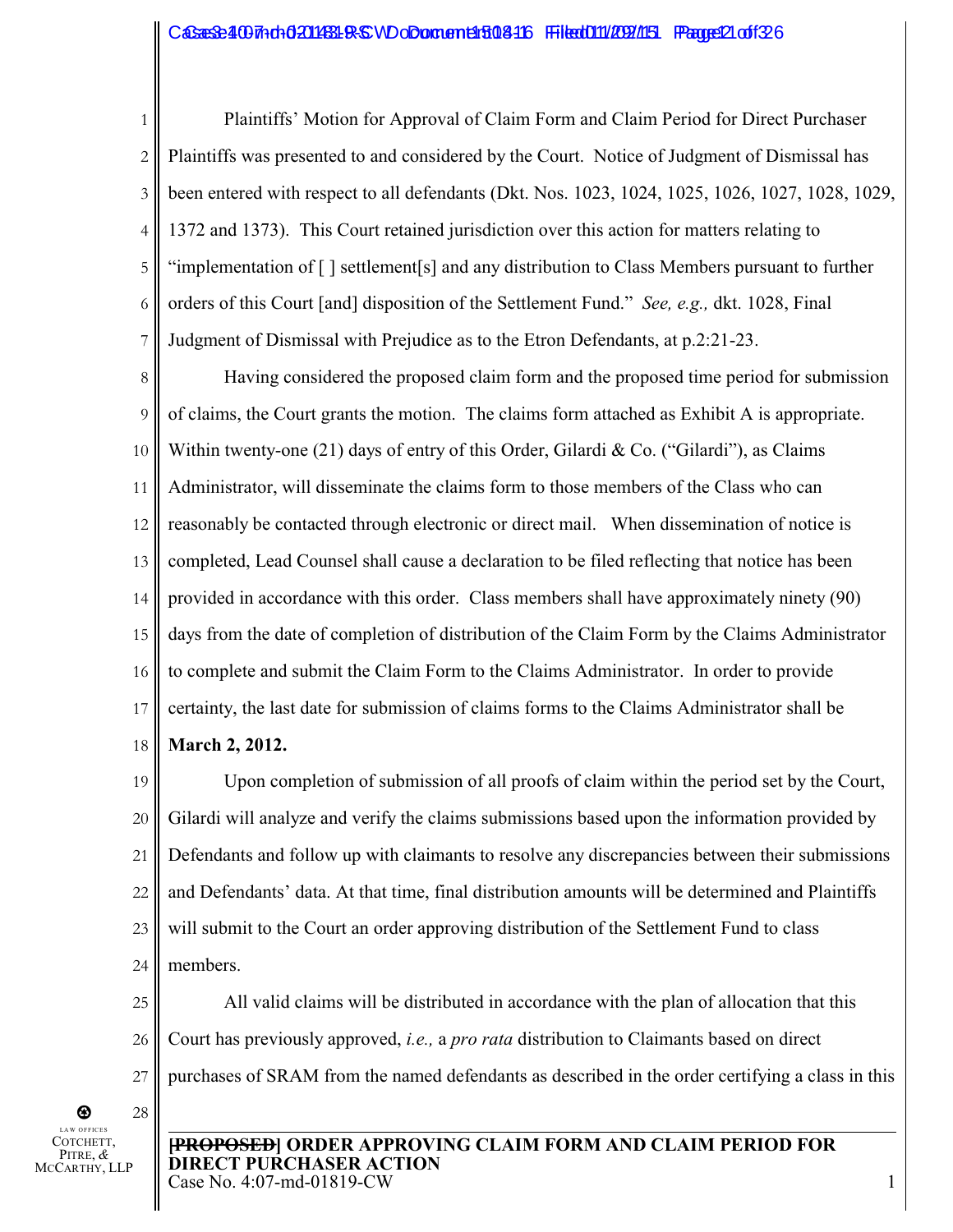| 1                                      | action and the orders approving final approval of the settlements and approving the plan of                                    |
|----------------------------------------|--------------------------------------------------------------------------------------------------------------------------------|
| $\mathbf{2}$                           | distribution                                                                                                                   |
| $\mathfrak{Z}$                         | The Court retains exclusive jurisdiction over this action to consider all further matters                                      |
| $\overline{4}$                         | arising out of or connected with the disbursement of the Settlement Funds.                                                     |
| 5                                      |                                                                                                                                |
| 6                                      | November $2, 2011$<br>Dated:                                                                                                   |
| $\overline{7}$                         | 1 ken<br>United States District Judge                                                                                          |
| $8\,$                                  |                                                                                                                                |
| 9                                      | Submitted By:                                                                                                                  |
| 10                                     | Joseph W. Cotchett<br>Steven N. Williams                                                                                       |
| 11                                     | COTCHETT, PITRE & McCARTHY, LLP<br>San Francisco Airport Office Center                                                         |
| 12                                     | 840 Malcolm Road, Suite 200<br>Burlingame, CA 94010                                                                            |
| 13                                     | Telephone:<br>650-697-6000<br>650-697-0577<br>Fax:                                                                             |
| 14                                     | jcotchett@cpmlegal.com<br>swilliams@cpmlegal.com                                                                               |
| 15                                     | Attorneys for the Direct Purchaser Class                                                                                       |
| 16                                     |                                                                                                                                |
| 17                                     |                                                                                                                                |
| 18                                     |                                                                                                                                |
| 19                                     |                                                                                                                                |
| 20                                     |                                                                                                                                |
| 21                                     |                                                                                                                                |
| 22                                     |                                                                                                                                |
| 23                                     |                                                                                                                                |
| 24                                     |                                                                                                                                |
| 25                                     |                                                                                                                                |
| 26                                     |                                                                                                                                |
| 27                                     |                                                                                                                                |
| 28<br>❸<br><b>LAW OFFICES</b>          |                                                                                                                                |
| Сотснетт,<br>PITRE, &<br>MCCARTHY, LLP | [PROPOSED] ORDER APPROVING CLAIM FORM AND CLAIM PERIOD FOR<br><b>DIRECT PURCHASER ACTION</b><br>Case No. 4:07-md-01819-CW<br>2 |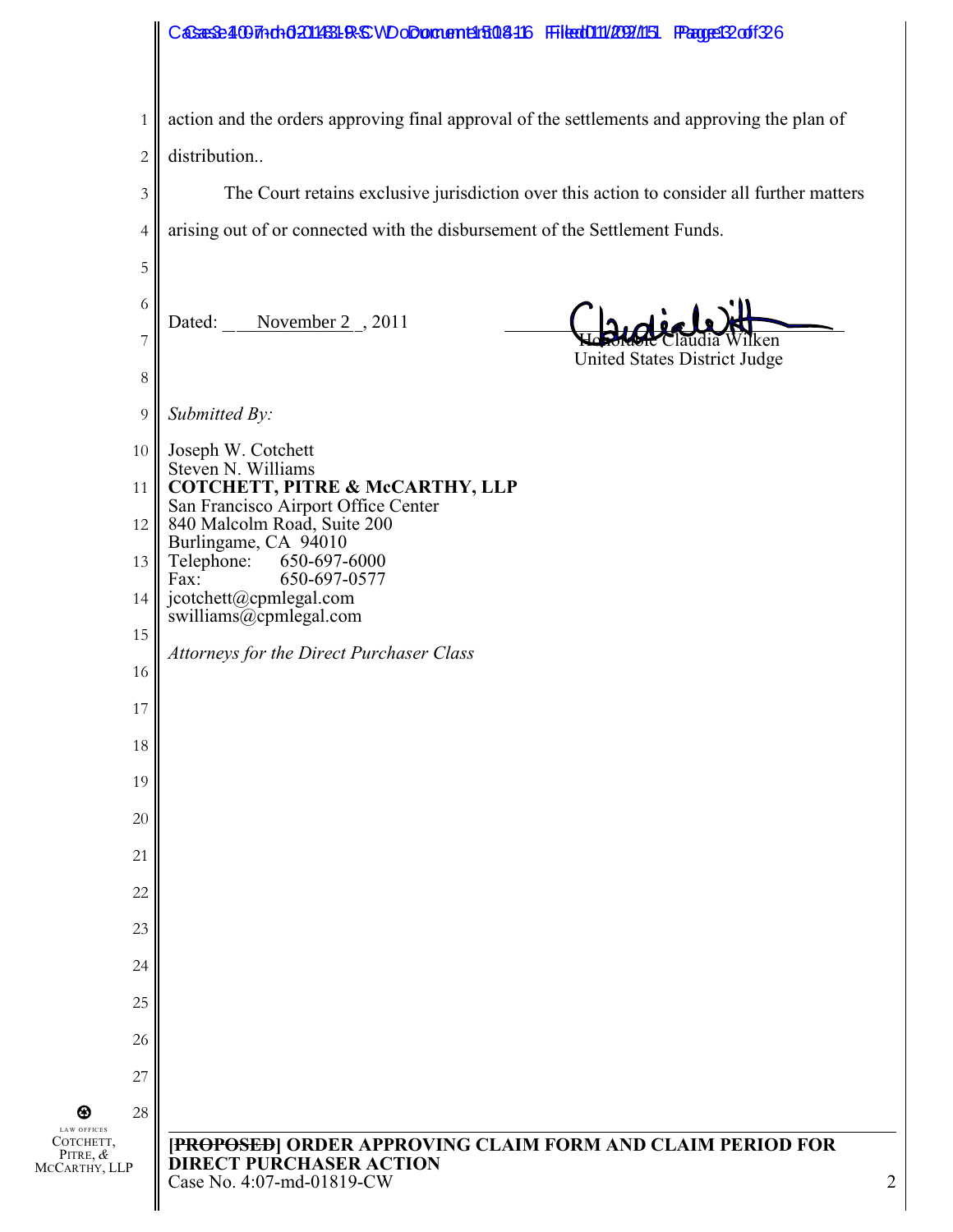

## **PROOF OF CLAIM SRAMD**

*In re Static Random Access Memory (SRAM) Antitrust Litigation* **Case No. 4:07-md-01819-CW**

**Last date to submit Claim is March 2, 2012.**

ClaimIDBarCode ClaimIDBarDisplay FirstName LastName Addr1 Addr2 City, State Zip-Zip4

| <b>First Name</b>                                |  |  |  |  |  | Last Name |  |  |  |  |  |  |       |  |  |          |  |  |
|--------------------------------------------------|--|--|--|--|--|-----------|--|--|--|--|--|--|-------|--|--|----------|--|--|
|                                                  |  |  |  |  |  |           |  |  |  |  |  |  |       |  |  |          |  |  |
| Address 1 (Please do not use RED INK or pencil.) |  |  |  |  |  |           |  |  |  |  |  |  |       |  |  |          |  |  |
|                                                  |  |  |  |  |  |           |  |  |  |  |  |  |       |  |  |          |  |  |
| Address 2                                        |  |  |  |  |  |           |  |  |  |  |  |  |       |  |  |          |  |  |
|                                                  |  |  |  |  |  |           |  |  |  |  |  |  |       |  |  |          |  |  |
| City                                             |  |  |  |  |  |           |  |  |  |  |  |  | State |  |  | Zip Code |  |  |

#### **PART 1: IMPORTANT INFORMATION**

YOU MAY BE A CLASS MEMBER IN THE ABOVE ENTITLED LAWSUIT IF YOU PURCHASED STATIC RANDOM ACCESS MEMORY (SRAM) IN THE UNITED STATES BETWEEN **NOVEMBER 1, 1996 AND DECEMBER 31, 2005**  DIRECTLY FROM ANY OF THE FOLLOWING COMPANIES (OR THEIR SUBSIDIARIES OR AFFILIATES):

- Cypress Semiconductor
- Etron Technology, Inc.
- Etron Technology America, Inc.
- Hitachi, Ltd.
- Hitachi America, Ltd.
- Hynix Semiconductor Inc.
- Hynix Semiconductor America Inc.
- Integrated Silicon Solution, Inc.
- Micron Technology, Inc.
- Micron Semiconductor Products, Inc.
- Mitsubishi Electric Corporation
- Mitsubishi Electric & Electronics USA, Inc.
- NEC Electronics Corporation
- NEC Electronics America, Inc.
- Renesas Technology Corp.
- Renesas Technology America, Inc.
- Samsung Electronics Company, Ltd.
- Samsung Semiconductor, Inc.
- Toshiba Corporation
- Toshiba America Electronic Components, Inc.



| <b>FOR CLAIMS</b><br><b>PROCESSING</b><br><b>ONLY</b> | T.C<br>07 |
|-------------------------------------------------------|-----------|
|-------------------------------------------------------|-----------|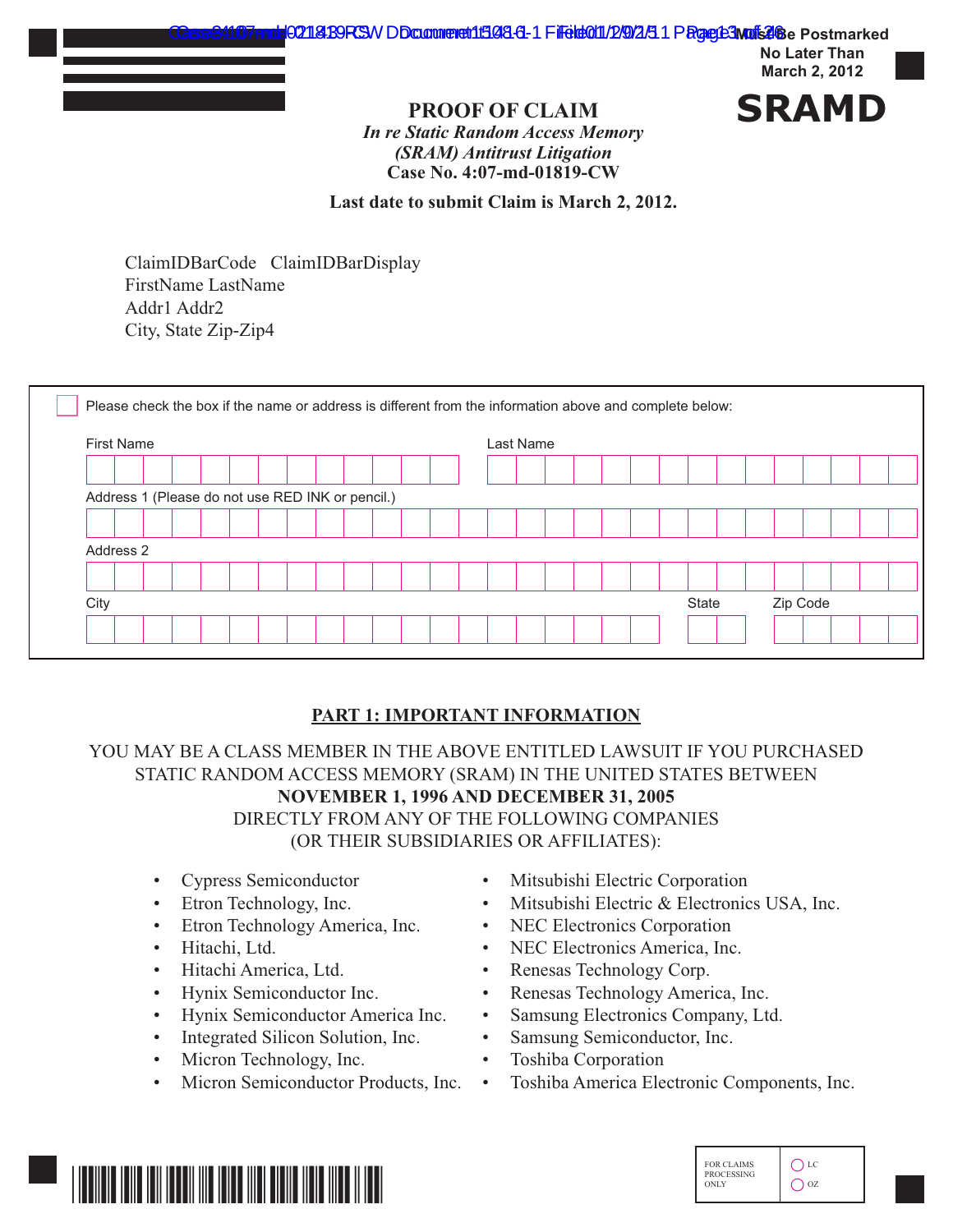#### **THE CLASS INCLUDES:**

"All persons and entities who, during the period November 1, 1996 through December 31, 2005, purchased non-custom SRAM in the United States directly from Defendants or any subsidiaries or affiliates thereof. Excluded from the class are Defendants, their parent companies, subsidiaries and affiliates, any co conspirators, and all government entities."

You are a Class member if:

- (1) you purchased non-custom SRAM in the United States directly from one or more of the Defendants listed above (or their subsidiaries or affiliates) between November 1, 1996 and December 31, 2005; and,
- (2) you did not previously request to exclude yourself from the Class.

Purchasing SRAM in the United States means SRAM that was billed to or shipped to the United States.

#### **TYPES OF SRAM**

For purposes of this lawsuit and the Settlements, SRAM means all types of Static Random Access Memory, including high speed or fast SRAM, low power or slow SRAM, synchronous SRAM, asynchronous SRAM, and pseudoSRAM ("PSRAM"). For purposes of this lawsuit and the Settlements, custom SRAM is: (1) SRAM that was designed and sold by only one manufacturer in order to meet a set of defined performance characteristics established by only one purchaser; and, (2) that set of defined performance characteristics was not met by SRAM designed or sold by any other manufacturer; and (3) the SRAM was designed as a completely new SRAM or required substantial change to an already existing SRAM.

#### PART 2: CLAIMANT INFORMATION

Please type or neatly print all information. Report all purchases of non-custom SRAM made directly from any Defendant in the United States during the Class Period. Failure to include all eligible purchases will reduce the amount of your claim. You DO NOT need to attach documentation. However, you must keep copies of your purchase orders, invoices, or other documentation of your purchases in case verification of your claim is necessary.

| Daytime Telephone Number:                                      | <b>Evening Telephone Number:</b> |  |  |  |  |  |  |  |  |  |  |  |  |  |
|----------------------------------------------------------------|----------------------------------|--|--|--|--|--|--|--|--|--|--|--|--|--|
|                                                                |                                  |  |  |  |  |  |  |  |  |  |  |  |  |  |
| <b>Email Address:</b>                                          |                                  |  |  |  |  |  |  |  |  |  |  |  |  |  |
|                                                                |                                  |  |  |  |  |  |  |  |  |  |  |  |  |  |
| Person to Contact if there are questions regarding this claim: |                                  |  |  |  |  |  |  |  |  |  |  |  |  |  |
|                                                                |                                  |  |  |  |  |  |  |  |  |  |  |  |  |  |

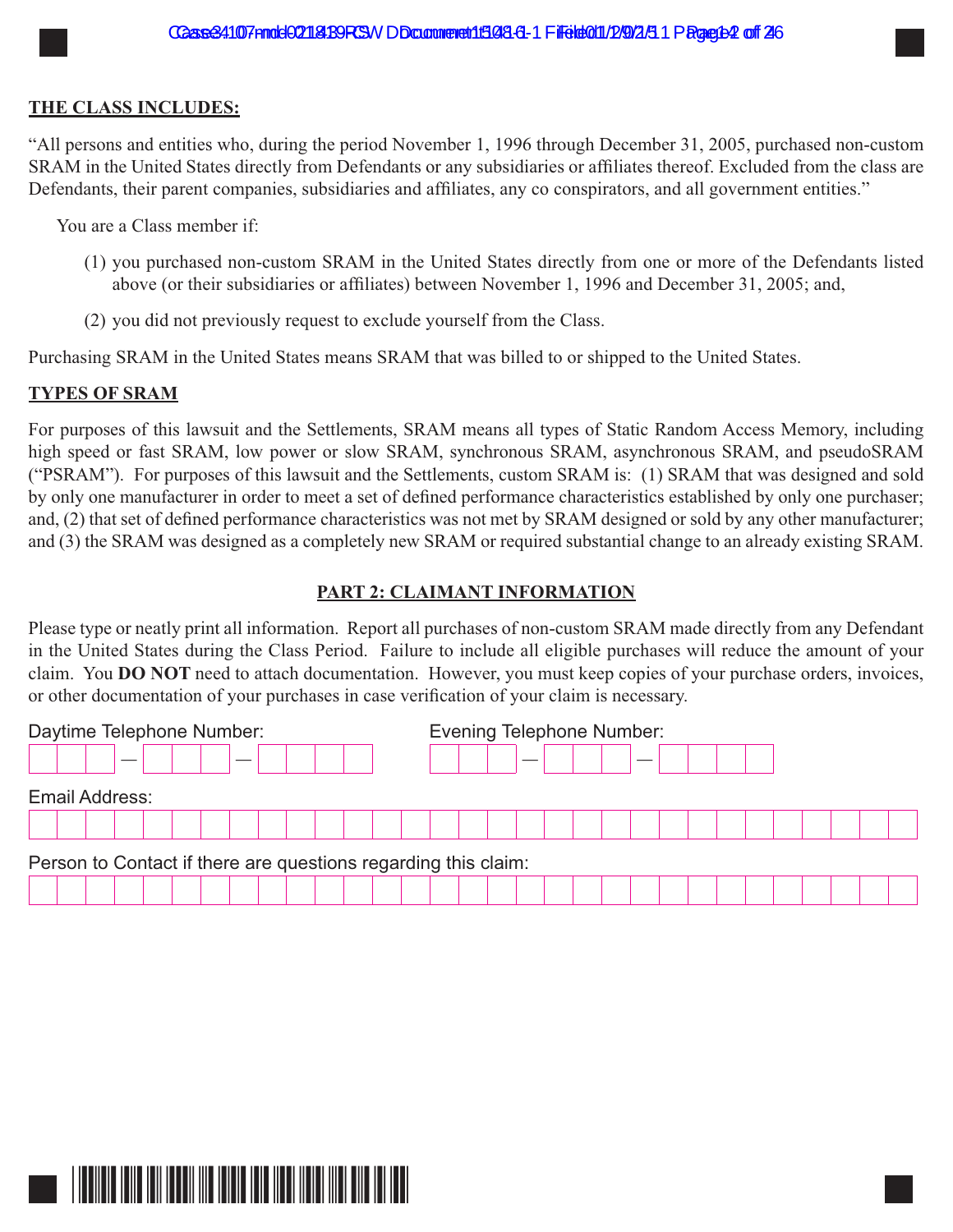#### CGase34107nndd021181B9RSWDDcaanmend1508.6-1 Fifeld011/2/9/2/51 PRgee125 off 26 **PART 3: SCHEDULE OF QUALIFYING PURCHASES IN DOLLARS** FROM NOVEMBER 1, 1996 THROUGH DECEMBER 31, 2005

In the table below, list the total dollar amount (in U.S. dollars) of your purchases of SRAM made directly in the United States from each defendant during the Class Period. Amounts should be rounded to the nearest dollar. (Example: \$5,252.78 should be entered as \$5,253). Do not include transportation charges, rebates, refunds, credits, etc. If you did not purchase SRAM from a Defendant, or if you settled with a particular Defendant, assigned or transferred your claim, write "No Purchases" in the corresponding Defendant box below.

| $Cypress$ Semiconductor, Inc. $\dots \dots \dots$ $\ $              |  |  |
|---------------------------------------------------------------------|--|--|
|                                                                     |  |  |
|                                                                     |  |  |
|                                                                     |  |  |
| Integrated Silicon Solutions, Inc. $\dots \dots \dots$ $\mathbb{S}$ |  |  |
|                                                                     |  |  |
| Mitsubishi <sup>5</sup> \$                                          |  |  |
|                                                                     |  |  |
|                                                                     |  |  |
|                                                                     |  |  |
|                                                                     |  |  |

Pursuant to Court order, the Settlement Fund will be distributed to Class Members based upon the pro rata share of the total amount of eligible SRAM purchases that each Class Member purchased directly from Defendants from November 1, 1996 through December 31, 2005.

#### **PART 4: SUBMITTING A CLAIM FORM**

Mail the completed Claim Form to:

**SRAM Antitrust Settlements** c/o Gilardi & Co. LLC PO Box 8060 San Rafael, CA 94912-8060

 $-OR-$ 

Submit a completed Claim Form Online:

#### **CLAIM FORMS MAY BE FILED ON-LINE AT www.sramcase.com**

- 1. "Etron" means Etron Technology, Inc. and Etron Technology America, Inc.
- 2. "Hitachi" means Hitachi, Ltd. and Hitachi America, Ltd.
- 3. "Hynix" means Hynix Semiconductor, Inc. and Hynix Semiconductor America, Inc.
- 4. "Micron" means Micron Technology, Inc. and Micron Semiconductor Products, Inc.
- 5. "Mitsubishi" means Mitsubishi Electric Corporation and Mitsubishi Electric & Electronics USA, Inc.
- 6. "NEC" means NEC Electronics Corporation and NEC Electronics America, Inc.
- 7. "Renesas" means Renesas Technology Corp. and Renesas Technology America, Inc.
- 8. "Samsung" means Samsung Electronics Company, Ltd. and Samsung Semiconductor, Inc.
- 9. "Toshiba" means Toshiba Corporation and Toshiba America Electronic Components, Inc.

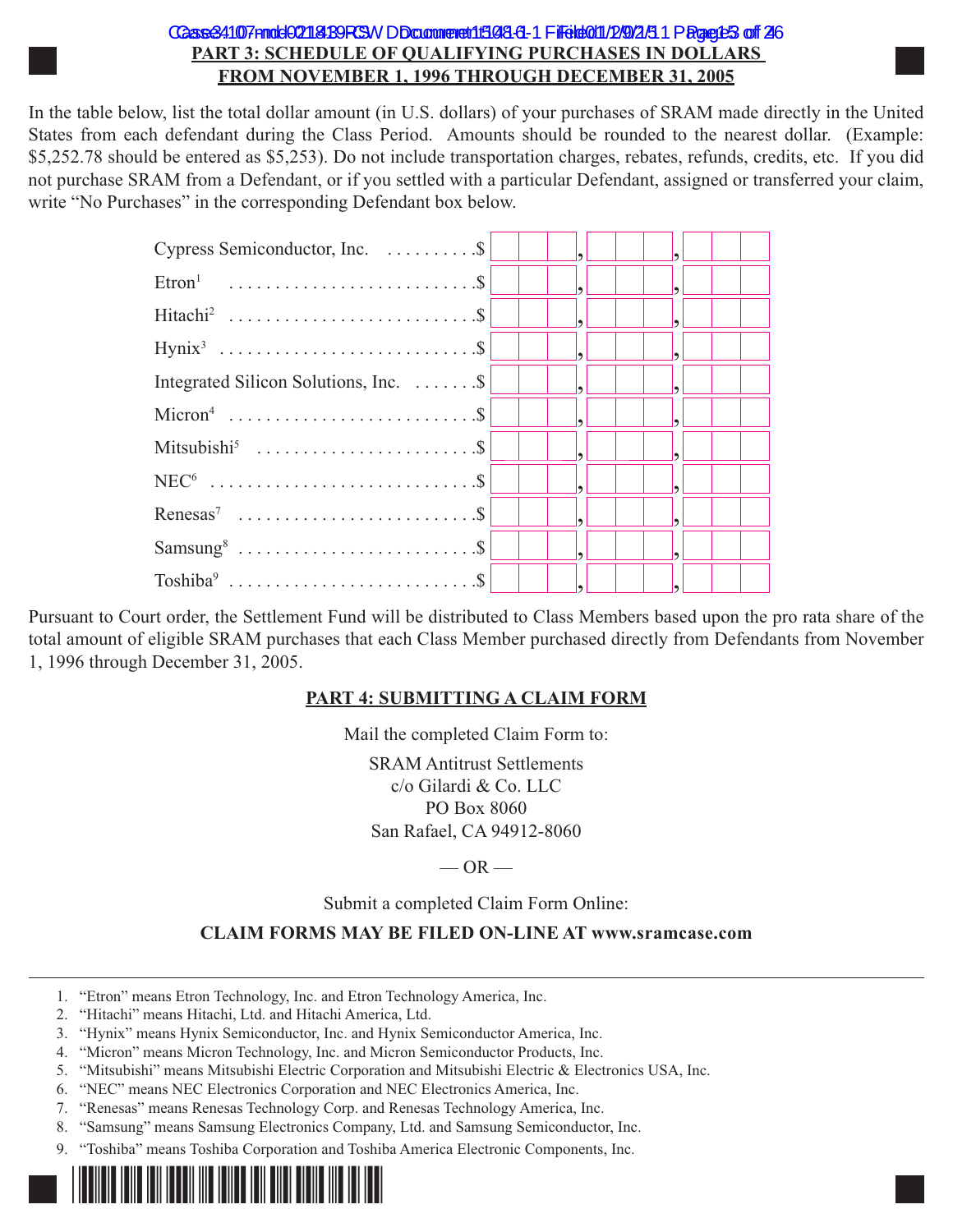#### **PART 5: SUBMISSION TO JURISDICTION OF THE DISTRICT COURT**

By signing below, you are verifying that:

- 1. You have documentation to support your claim and agree to provide additional information to Class Counsel or the Claims Administrator if requested;
- 2. You have not assigned or transferred (or purported to assign or transfer) or settled for the same purchases or submitted any other claim for the same purchases of SRAM and have not authorized any other person or entity to do so, and know of no other person or entity having done so on your behalf; and
- 3. The information provided in this Claim Form is accurate and complete.

#### **PART 6: CERTIFICATION**

I (We) certify that I am (we are) NOT subject to backup withholding under the provisions of Section  $3406(a)(1)(c)$  of the Internal Revenue Code because: (a) I am (We are) exempt from backup withholding, or (b) I (We) have not been notified by the I.R.S. that I am (we are) subject to backup withholding as a result of a failure to report all interest or dividends, or (c) the I.R.S. has notified me (us) that I am (we are) no longer subject to backup withholding.

NOTE: If you have been notified by the I.R.S. that you are subject to backup withholding, please strike out the language that you are not subject to backup withholding in the certification above.

I (WE) DECLARE, UNDER PENALTY OF PERJURY UNDER THE LAWS OF THE UNITED STATES OF AMERICA, THAT THE INFORMATION PROVIDED IN THIS PROOF OF CLAIM FORM IS TRUE AND CORRECT.

This certification was executed on the  $\frac{1}{2}$  of  $\frac{1}{2}$  of  $\frac{1}{2}$ , 2011,  $(\text{day})$  (month)

 $in$ 

 $\overline{\text{(city, state, country)}}$ 

SIGNATURE OF CLAIMANT: (If this claim is being made on behalf of Joint Claimants, then each must sign).

Signature Type/Print Name

 $\overline{Compary}$ 's Name  $\overline{Capacity}$  of person signing, e.g. President

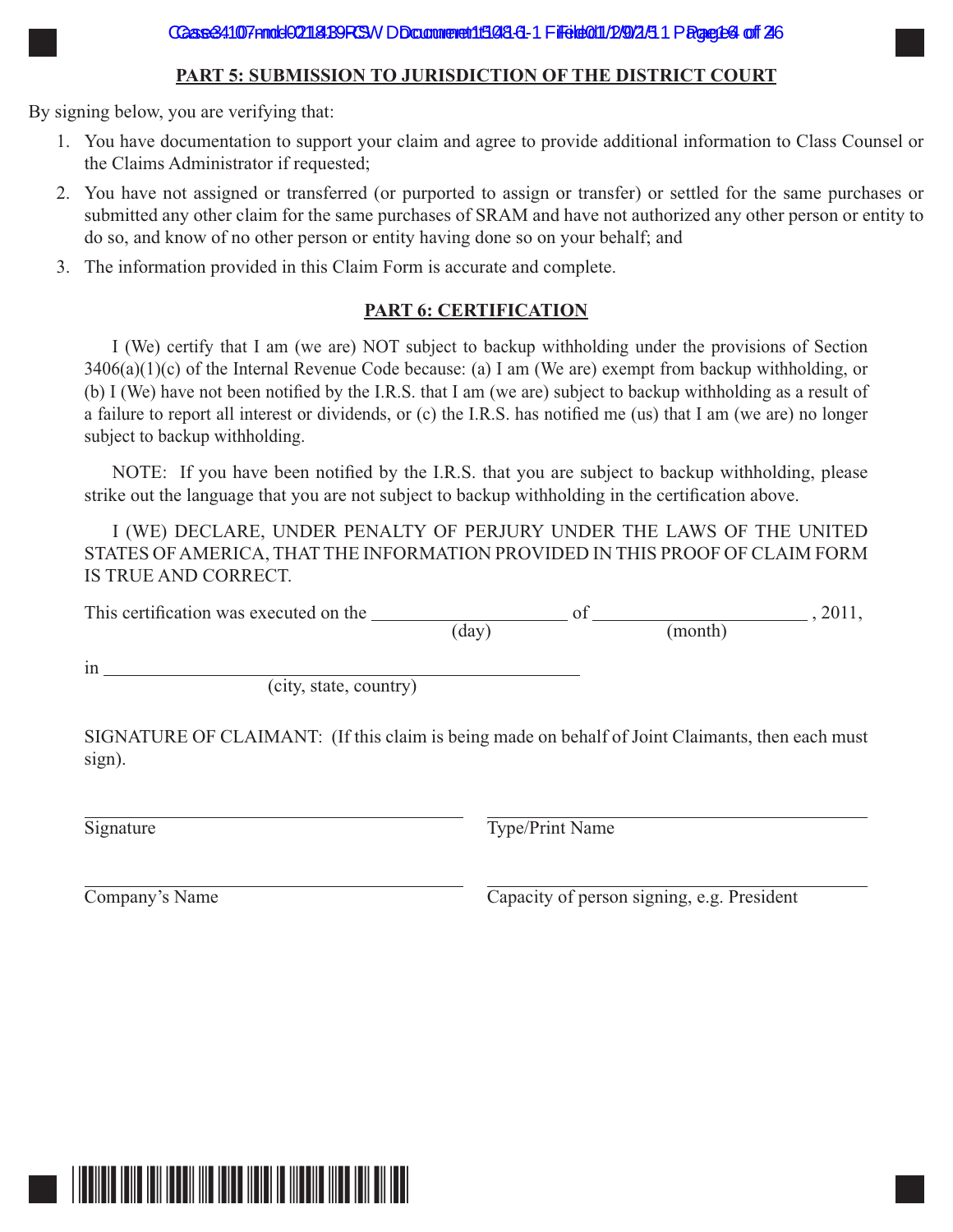Case3:10-md-02143-RS Document1508-1 Filed01/29/15 Page17 of 26

# EXHIBIT C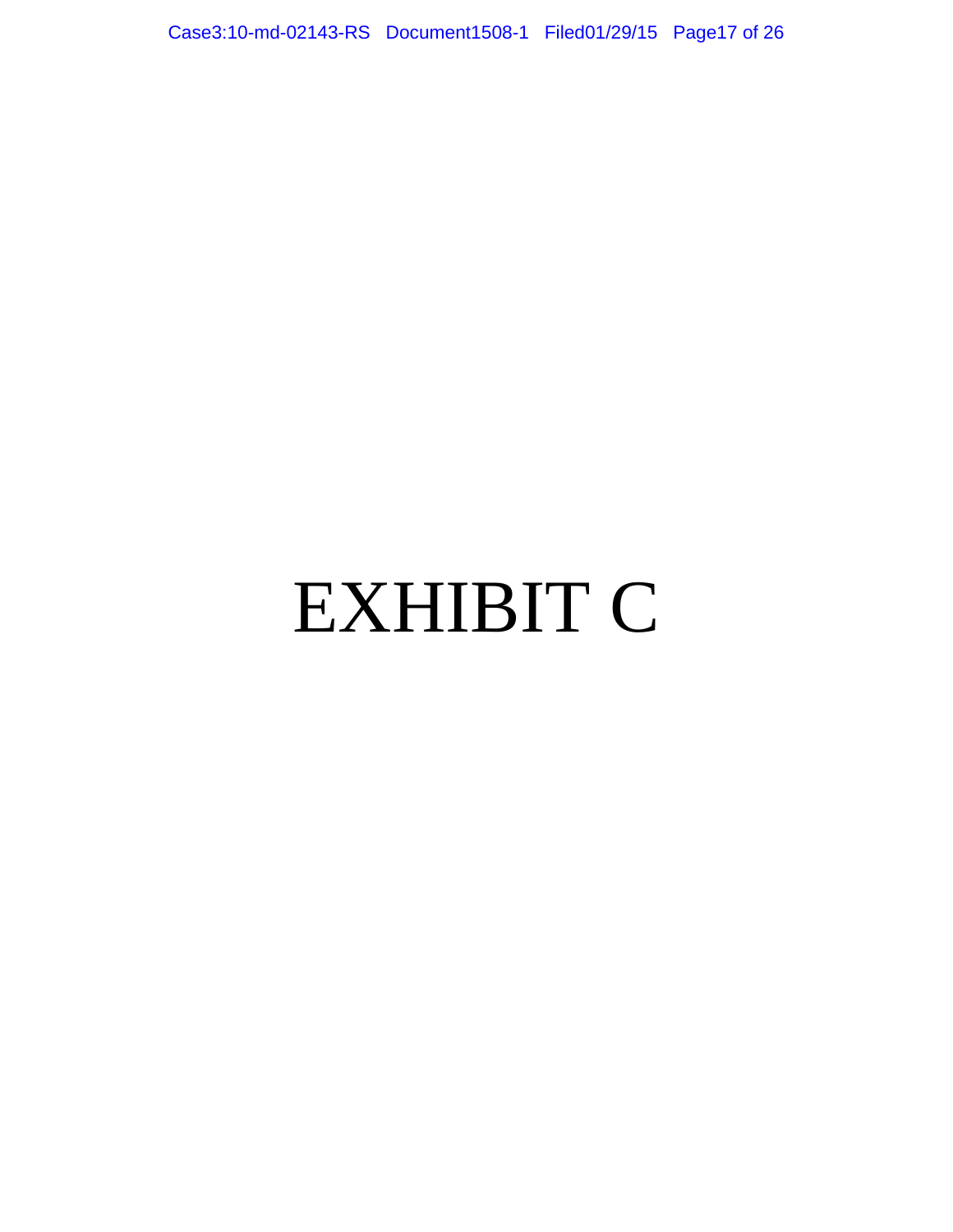|                                                                                                 | Casasse 4.00 2nd hol 2014/03/68 BJHD o Dana annida 5087-112 FHitlet009/2011/057 FReaged Boff 926                                                                                                                                                                                                                                                                                                                                                                                                                                                                                                       |                                                                                                                    |
|-------------------------------------------------------------------------------------------------|--------------------------------------------------------------------------------------------------------------------------------------------------------------------------------------------------------------------------------------------------------------------------------------------------------------------------------------------------------------------------------------------------------------------------------------------------------------------------------------------------------------------------------------------------------------------------------------------------------|--------------------------------------------------------------------------------------------------------------------|
| $\mathbf{1}$<br>$\overline{c}$<br>3<br>$\overline{4}$<br>5<br>6<br>$\tau$<br>8<br>9<br>10<br>11 | GUIDO SAVERI (22349)<br>R. ALEXANDER SAVERI (173102)<br>GEOFFREY C. RUSHING (126910)<br>CADIO ZIRPOLI (179108)<br>SAVERI & SAVERI, INC.<br>111 Pine Street, Suite 1700<br>San Francisco, CA 94111-5619<br>Telephone: (415) 217-6810<br>Facsimile: (415) 217-6813<br>guido@saveri.com<br>rick@saveri.com<br>STEVE W. BERMAN (pro hac vice)<br>ANTHONY D. SHAPIRO (pro hac vice)<br><b>GEORGE W. SAMPSON</b><br>CRAIG R. SPIEGEL (122000)<br>HAGENS BERMAN SOBOL SHAPIRO LLP<br>1301 Fifth Avenue, Suite 2900<br>Seattle, Washington 98101<br>Telephone: (206) 623-7292<br>Facsimile No.: (206) 623-0594 |                                                                                                                    |
| 12<br>13<br>14<br>15<br>16<br>17                                                                | FRED TAYLOR ISQUITH (pro hac vice)<br>MARY JANE FAIT (pro hac vice)<br>WOLF, HALDENSTEIN, ADLER,<br>FREEMAN & HERZ<br>270 Madison Avenue<br>New York, NY 10016<br>Telephone: (212) 545-4600<br>Facsimile: (212) 545-4653<br>Co-Lead Counsel for Plaintiffs                                                                                                                                                                                                                                                                                                                                             |                                                                                                                    |
|                                                                                                 |                                                                                                                                                                                                                                                                                                                                                                                                                                                                                                                                                                                                        | UNITED STATES DISTRICT COURT                                                                                       |
| 18                                                                                              |                                                                                                                                                                                                                                                                                                                                                                                                                                                                                                                                                                                                        | NORTHERN DISTRICT OF CALIFORNIA                                                                                    |
| 19<br>20<br>21                                                                                  | <b>IN RE DYNAMIC RANDOM ACCESS</b><br>MEMORY (DRAM) ANTITRUST<br><b>LITIGATION</b>                                                                                                                                                                                                                                                                                                                                                                                                                                                                                                                     | Master File No. M-02-1486-PJH<br><b>MDL No. 1486</b><br>[P <del>ROPOSE</del> D] ORDER APPROVING                    |
| 22<br>23                                                                                        |                                                                                                                                                                                                                                                                                                                                                                                                                                                                                                                                                                                                        | <b>CLAIM FORM TO BE PROVIDED</b><br>TO CLASS MEMBERS REGARDING<br><b>DISTRIBUTION OF SETTLEMENT</b><br><b>FUND</b> |
| 24<br>25<br>26<br>27<br>28                                                                      | This Document Relates to:<br>ALL DIRECT PURCHASER ACTIONS                                                                                                                                                                                                                                                                                                                                                                                                                                                                                                                                              | Date: Submitted Without Oral Argument<br>Judge: Hon. Phyllis J. Hamilton<br>Courtroom: 3                           |
|                                                                                                 |                                                                                                                                                                                                                                                                                                                                                                                                                                                                                                                                                                                                        |                                                                                                                    |

 $\frac{1}{2}$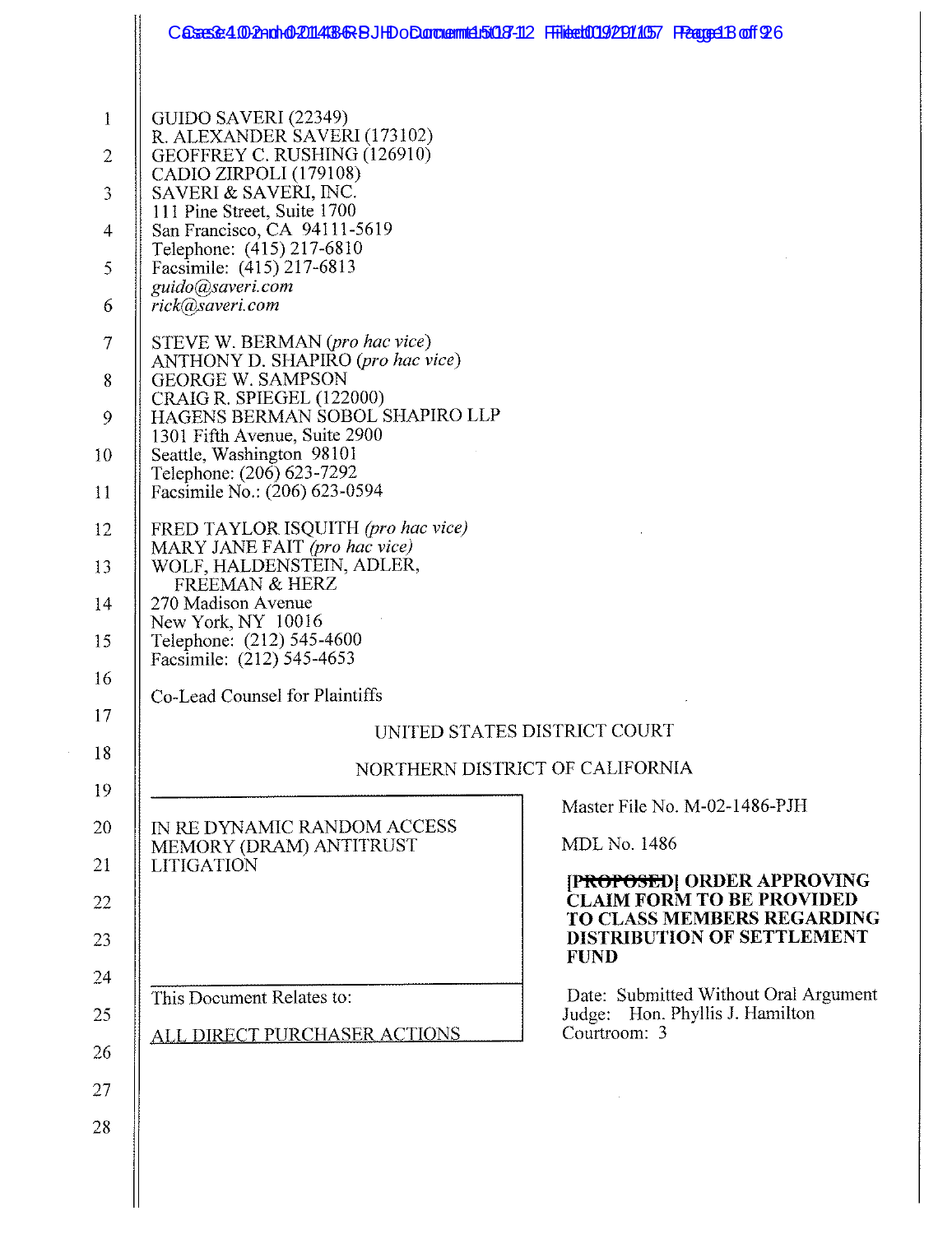## Cases:3:4002ndr02014136RBJHDoCundemt4503-12 Filed009/2011057 FRage429 of 926

 $\mathbf{\mathcal{H}}$ 

| 1                | Plaintiffs' Motion for Court Approval of Claim Form to be Provided to Class Members                                                     |
|------------------|-----------------------------------------------------------------------------------------------------------------------------------------|
| $\mathbf 2$      | Regarding Distribution of Settlement Fund was presented to the Court without oral argument. The                                         |
| 3                | Court has previously approved the plan of allocation, namely, the Settlement Fund will be                                               |
| $\overline{4}$   | distributed to Class Members based upon the pro rata share of the total amount of DRAM that                                             |
| 5                | each Class Member purchased directly from Defendants from April 1, 1999 through June 30, 2002.                                          |
| $\boldsymbol{6}$ | See Order Approving Joint Notice to Class Regarding Class Certification and Preliminary                                                 |
| $\overline{7}$   | Approval of Class Action Settlements with Samsung, Infineon, and Hynix Defendants, dated July                                           |
| $\bf 8$          | 27, 2006; Order Approving Joint Notice to Class Regarding Preliminary Approval of Class Action                                          |
| 9                | Settlements with Elpida, NEC, Winbond and Micron Defendants, dated Febraury 14, 2007 and                                                |
| 10               | Amended Order Approving Joint Notice to Class Regarding Preliminary Approval of Class Action                                            |
| 11               | Settlements with the Mosel and Nanya Defendants and Class Counsels' Request for Attorneys'                                              |
| 12               | Fees and Expenses and Incentive Awards, dated May 24, 2007 (collectively, "Orders Approving                                             |
| 13               | Joint Notice"). Notice of the Plan of Allocation has been given in accordance with the Court's                                          |
| 14               | Orders.                                                                                                                                 |
| 15               | The Claim Form attached hereto as Exhibit A is in all repsects fair, adequate and                                                       |
| 16               | reasonable.                                                                                                                             |
| 17               | Within approximately twenty-one (21) days of entry of this Order the Claims Administrator                                               |
| 18               | shall provide the Claim Form to those members of the Class who can reasonably be contacted                                              |
| 19               | through electronic or direct mail.                                                                                                      |
| 20               | Class members shall have ninety (90) days to fill out and submit the Claim Form to the                                                  |
| 21               | Claims Administrator.                                                                                                                   |
| 22               | At such time as the Claims Administration is completed, Class Counsel shall provide to the                                              |
| 23               | Court a proposed order relating to the payment of claims and distribution of the net settlement                                         |
| 24               | fund.                                                                                                                                   |
| 25               |                                                                                                                                         |
| 26               |                                                                                                                                         |
| 27               |                                                                                                                                         |
| 28               |                                                                                                                                         |
|                  | [PROPOSED] ORDER APPROVING JOINT NOTICE AND PRELIMINARY APPROVAL OF<br>$-1-$<br>CLASS ACTION SETTLEMENTS; Master File No. M-02-1486 PJH |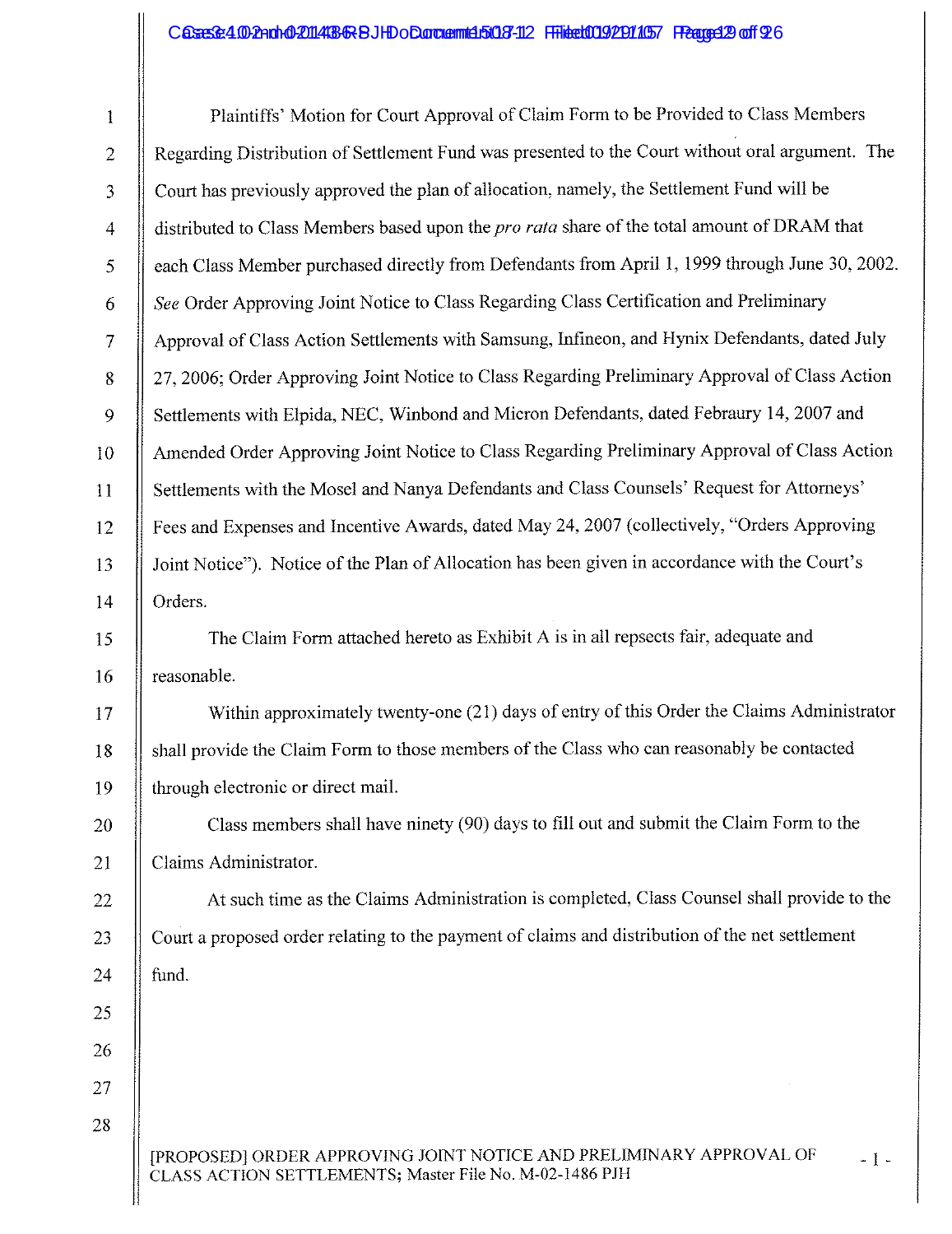|                                                                           | Cases&4.002Andr002014486RBJHDoDandemt4.5t08-112 FFilted0092011057 FRage230 off 926                                             |
|---------------------------------------------------------------------------|--------------------------------------------------------------------------------------------------------------------------------|
|                                                                           |                                                                                                                                |
| $\,1$                                                                     | The Court retains exclusive jurisdiction over this action to consider all further matters                                      |
| $\overline{c}$                                                            | arising out of or connected with the disbursement of the Settlement Funds.                                                     |
| $\mathfrak{Z}$                                                            | IT IS SO ORDERED.                                                                                                              |
| $\overline{4}$                                                            | DISTRICT<br>$\delta$                                                                                                           |
| $\mathfrak{S}% _{M}\left( t\right) \sim\mathfrak{S}_{M}\left( t\right) ,$ | Dated: September $\frac{11}{2007}$<br>$\overleftrightarrow{ }$<br>on. Phyllis J. Hamil                                         |
| 6                                                                         | IT IS SO ORDERED                                                                                                               |
| $\tau$                                                                    | ram.838                                                                                                                        |
| $\bf 8$<br>9                                                              | RNI<br>Judge Phyllis J. Hamilton                                                                                               |
| 10                                                                        |                                                                                                                                |
| 11                                                                        | MENDISTRICT OF                                                                                                                 |
| 12                                                                        |                                                                                                                                |
| 13                                                                        |                                                                                                                                |
| 14                                                                        |                                                                                                                                |
| 15                                                                        |                                                                                                                                |
| 16                                                                        |                                                                                                                                |
| 17                                                                        |                                                                                                                                |
| 18                                                                        |                                                                                                                                |
| 19                                                                        |                                                                                                                                |
| 20                                                                        |                                                                                                                                |
| 21                                                                        |                                                                                                                                |
| 22                                                                        |                                                                                                                                |
| 23                                                                        |                                                                                                                                |
| 24                                                                        |                                                                                                                                |
| 25                                                                        |                                                                                                                                |
| 26                                                                        |                                                                                                                                |
| 27                                                                        |                                                                                                                                |
| 28                                                                        |                                                                                                                                |
|                                                                           | [PROPOSED] ORDER APPROVING JOINT NOTICE AND PRELIMINARY APPROVAL OF<br>CLASS ACTION SETTLEMENTS; Master File No. M-02-1486 PJH |

 $2 -$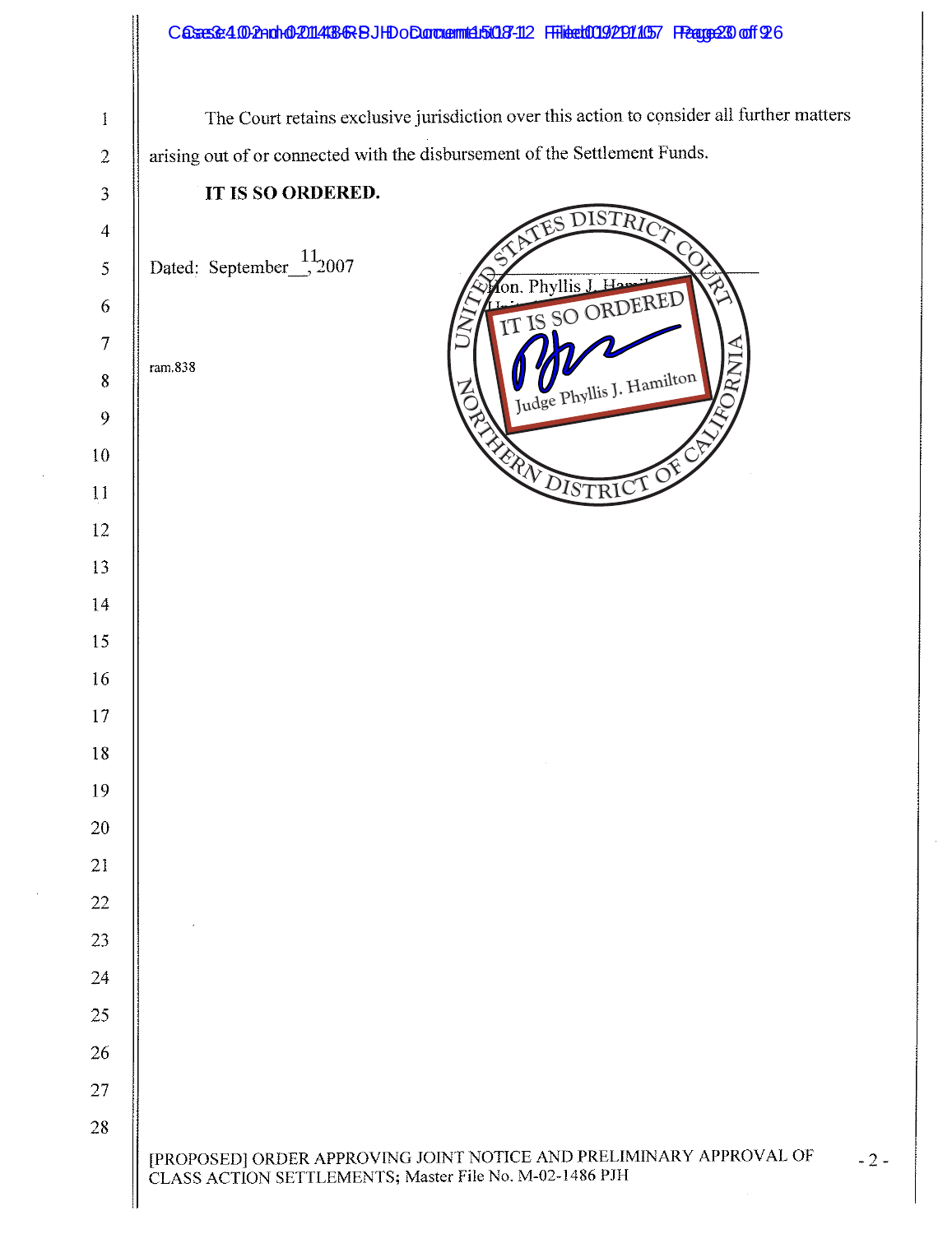#### Casese:4.002noh02014436RBJHDoDoroamt45003-112 Filtet0092911057 FRage24 off 26

 $\hat{\mathcal{A}}$ 

# **EXHIBIT A**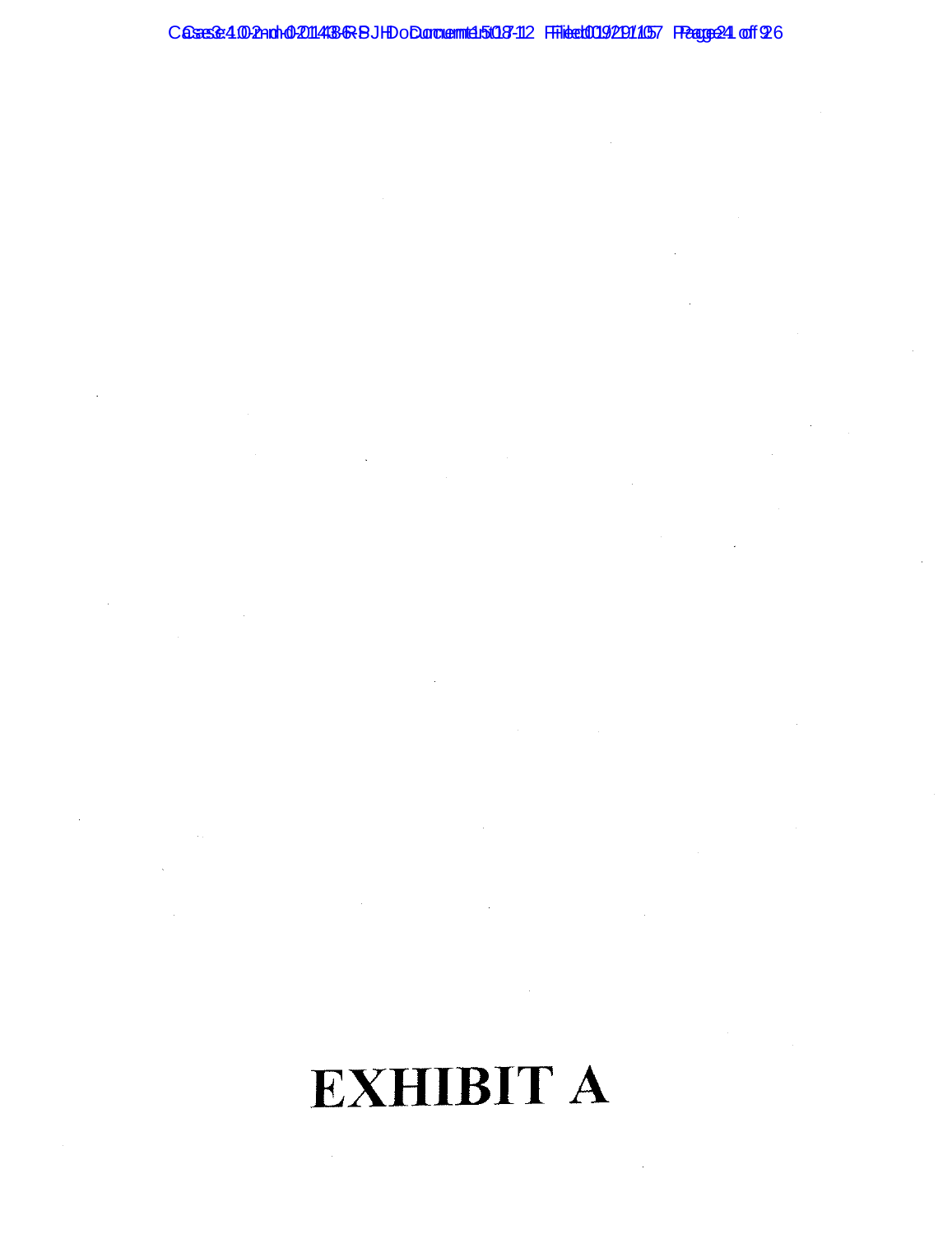#### **IINITED STATES DISTRICT COURT** NORTHERN DISTRICT OF CALIFORNIA

IN RE DYNAMIC RANDOM ACCESS MEMORY (DRAM) ANTITRUST LITIGATION

This Document Relates To: **All Direct Purchaser Actions**  Master File No. M-02-1486 PJH MDL No. 1486

#### PROOF OF CLAIM

#### TO: ALL PERSONS OR ENTITIES WHO DIRECTLY PURCHASED DRAM (DYNAMIC RANDOM ACCESS MEMORY) IN THE UNITED STATES DURING THE PERIOD OF APRIL 1, 1999 THROUGH JUNE 30, 2002 FROM THE DEFENDANTS OR THEIR SUBSIDIARIES. (Refer to Definitions below.)

#### **I. GENERAL INSTRUCTIONS**

This Proof of Claim form ("Claim Form") must be completed and returned by Class Members who seek payment from the settlements. It must be postmarked no later than XXXXXXXXX \_\_, 200X. Claim Forms can be completed and filed on-line at www.dramantitrustsettlement.com. If you fail to mail a timely, properly addressed Claim Form or complete and file a timely on-line Claim Form, your claim may be rejected and you may be precluded from any recovery from the settlements. Class Members who choose not to file an on-line Claim Form should mail their completed Claim Form to the Claims Administrator at:

> In re DRAM Antitrust Litigation c/o Rust Consulting, Inc. P.O. Box 24657 West Palm Beach, FL 33416

Members of the Class who did not timely and validly seek exclusion from the Settlement Class will be bound by the judgment entered approving these settlements as to Defendants and the Releasees regardless of whether they submit a Claim Form. If you have submitted a request for exclusion from the Settlement Class in connection with settlements, do not submit this Claim Form. Also, if you entered into a settlement with any defendant for your purchases from that defendant, or assigned or transferred your claim for any purchases, your Claim Form must not include, as part of your claim, any of those purchases. For example, if Class Member A purchased \$10,000 from defendant 1 and entered into a settlement with defendant 1 for those purchases, that \$10,000 must not be included as part of your claim.

#### **II. DEFINITIONS**

A) "Class Period" means April 1, 1999 through June 30, 2002.

"Defendant" or "Defendants" means the following entities which are named as defendants in  $B$ ) this action:

Elpida Memory, Inc. Elpida Memory (USA) Inc. Hynix Semiconductor, Inc. Hynix Semiconductor America, Inc. Infineon Technologies AG

Mosel-Vitelic, Inc. Mosel Vitelic Corp. NEC Electronics America, Inc. Nanya Technology Corporation USA Samsung Electronics Company, Ltd.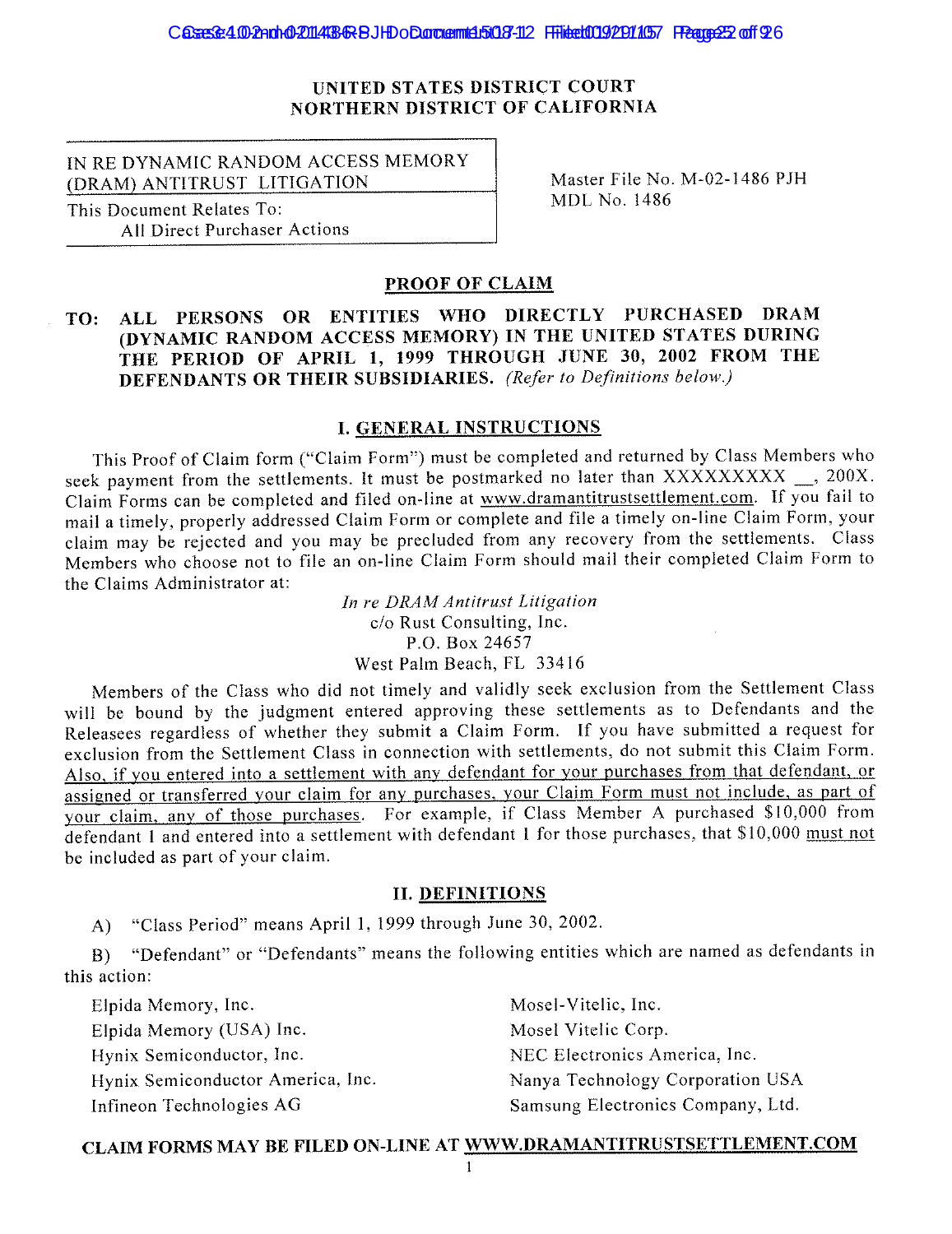#### Casses 4.00 2nd to 2014 38 & BJHD o D.argumd 50 3-112 Fride to 0.9 2014 57 France 3 of 926

| Infineon Technologies North America Corp. | Samsung Semiconductor, Inc.             |
|-------------------------------------------|-----------------------------------------|
| Micron Technology, Inc.                   | Winbond Electronics Corporation         |
| Micron Semiconductor Products, Inc.       | Winbond Electronics Corporation America |

C) "Class" means all individuals and entities who, during the period beginning April 1, 1999 and continuing through June 30, 2002 (the "Class Period"), purchased DRAM in the United States directly from the defendants or their subsidiaries. Excluded from the Class are Defendants and their parents, subsidiaries, affiliates, all governmental entities and co-conspirators.

"Releasees" shall refer jointly and severally, individually and collectively, to all Defendants D) listed above and their respective past and present parents, subsidiaries, affiliates, officers, directors, employees, agents, attorneys, servants, representatives (and the parents', subsidiaries', and affiliates' past and present officers, directors, employees, agents, attorneys, servants, and representatives), and the predecessors, successors, heirs, executors, administrators, and assigns of each of the foregoing.

"DRAM" is defined to mean dynamic random access memory components, including without limitation, synchronous dynamic random access memory ("SDRAM"), Rambus dynamic random access memory ("RDRAM"), asynchronous dynamic random access memory ("ASYNC"), FPM DRAM, EDO DRAM, BEDO DRAM, and double data rate synchronous dynamic random access memory ("DDR") semiconductor devices and modules.

"Class Members" means all members of the Class who did not timely and validly elect to be excluded from the Class certified by the Court.

#### **REMINDER LIST**

Please make sure that you:

- Sign the Certification on page 5;  $\mathfrak{f}$ .
- Keep a copy of the completed Claim Form for your records;  $2<sup>1</sup>$
- You must keep originals and/or copies of your purchase orders, invoices, or other  $3<sup>1</sup>$ documentation of your purchases in case verification of your claim is necessary. **DO NOT** attach documentation to this Claim Form;
- Send your Claim Form by Certified Mail (return receipt requested) if you want proof  $4.$ that your claim form was received; and
- Submit your claim form postmarked no later than xxxxxxxxx xx, 200X. 5.

#### **ADDITIONAL INFORMATION**

Contact the Claims Administrator at: Toll-free 1-866-483-9938  $OR$ Visit the website: www.dramantitrustsettlement.com.

If you change your mailing address, please notify the Claims Administrator, in writing, at: In re DRAM Antitrust Litigation c/o Rust Consulting, Inc. P.O. Box 24657 West Palm Beach, FL 33416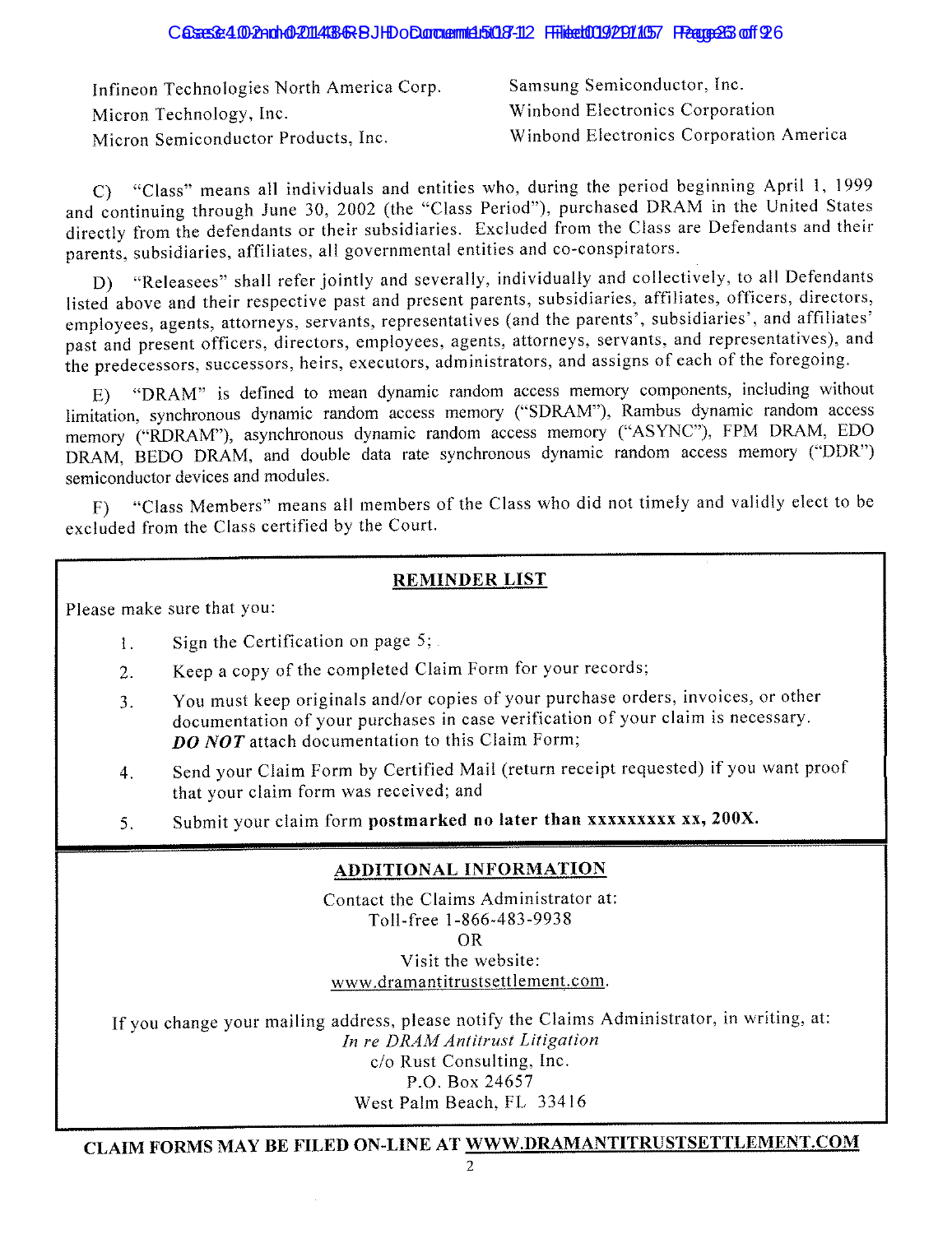For Official Use Only

# PROOF OF CLAIM

**Must Be Postmarked No Later Than** XXXXXXXXXX xx, 200X

In Re: DRAM Antitrust Litigation

| $\gg$ $\sim$ «Seq no»                                                                                            | $\Box$ Please check the box if the name or<br>address is different from information on<br>left and complete below: |
|------------------------------------------------------------------------------------------------------------------|--------------------------------------------------------------------------------------------------------------------|
| «name1» «name2» «name3»<br>«addr1»<br>$\langle \text{addr2} \rangle$<br>«city», «state» «zip5»<br>«country name» |                                                                                                                    |

#### PART 1: CLAIMANT INFORMATION

Please type or neatly print all information. Report all purchases of DRAM made directly from any Defendant during the Class Period. Failure to include all purchases will reduce the amount of your claim. You  $D\ddot{o}$  NOT need to attach documentation. However, you must keep copies of your purchase orders, invoices, or other documentation of your purchases in case verification of your claim is necessary.

| Telephone Number (Day) |  |  |  |  |  |  |  |  | Telephone Number (Evening) |  |  |  |  |  |
|------------------------|--|--|--|--|--|--|--|--|----------------------------|--|--|--|--|--|
| Email Address          |  |  |  |  |  |  |  |  |                            |  |  |  |  |  |
|                        |  |  |  |  |  |  |  |  |                            |  |  |  |  |  |

| Person to contact if there are questions regarding this claim |  |  |  |  |  |  |
|---------------------------------------------------------------|--|--|--|--|--|--|
|                                                               |  |  |  |  |  |  |

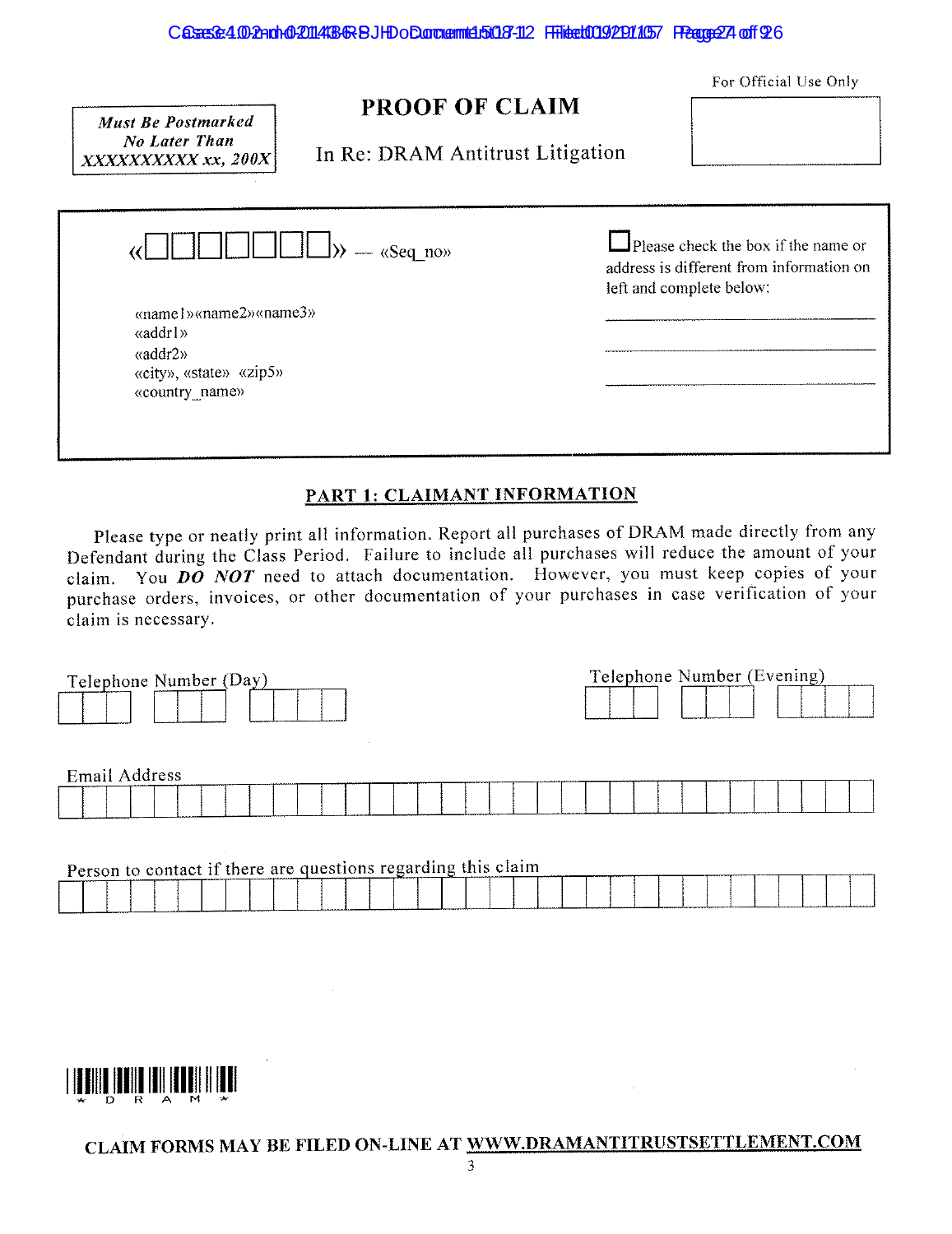#### PART 2: SCHEDULE OF QUALIFYING PURCHASES

In the table below, list the total dollar amount (in U.S. dollars) of your purchases of DRAM made directly from each Defendant during the Class Period. Amounts should be rounded to the nearest dollar. (Example:  $$12,345.67$  should be entered as  $$12,346$ .) Do not include transportation charges. rebates, refunds, credits, etc. If you did not purchase DRAM from a Defendant, or if you settled with a particular Defendant, assigned or transferred your claim, write "No Purchases" in the corresponding Defendant hox helow.

#### PURCHASES IN DOLLARS FROM APRIL 1, 1999 THROUGH JUNE 30, 2002

| <b>Total</b>          | \$<br>$\overline{\phantom{a}}$<br>,                                               |
|-----------------------|-----------------------------------------------------------------------------------|
| Nanya <sup>9</sup>    | \$<br>$\overline{z}$<br>,                                                         |
| Mosel <sup>8</sup>    | $\mathbb S$<br>,<br>,                                                             |
| Winbond <sup>7</sup>  | $\boldsymbol{\mathsf{S}}$<br>$\overline{\phantom{a}}$<br>$\overline{\phantom{a}}$ |
| Micron <sup>6</sup>   | $\boldsymbol{\S}$<br>$\bullet$<br>$\overline{z}$                                  |
| $NEC^5$               | \$<br>,<br>ÿ                                                                      |
| Elpida <sup>4</sup>   | \$<br>$\overline{\phantom{a}}$<br>,                                               |
| Hynix <sup>3</sup>    | \$<br>$\overline{\phantom{a}}$<br>$\overline{z}$                                  |
| Samsung <sup>2</sup>  | \$<br>,<br>ż                                                                      |
| Infineon <sup>1</sup> | \$<br>,<br>$\overline{\phantom{a}}$                                               |

Pursuant to Court order, the Settlement Fund will be distributed to Class Members based upon the pro rata share of the total amount of DRAM that each Class Member purchased directly from Defendants from April 1, 1999 through June 30, 2002.

<sup>1 &</sup>quot;Infineon" means Infineon Technologies AG and Infineon Technologies North America Corp.

<sup>2 &</sup>quot;Samsung" means Samsung Electronics Company, Ltd. and Samsung Semiconductor, Inc.

<sup>3 &</sup>quot;Hynix" means Hynix Semiconductor, Inc. and Hynix Semiconductor America, Inc.

<sup>4 &</sup>quot;Elpida" means Elpida Memory, Inc. and Elpida Memory (USA) Inc.

<sup>5 &</sup>quot;NEC" means NEC Electronics America, Inc.

<sup>6 &</sup>quot;Micron" means Micron Technology, Inc. and Micron Semiconductor Products, Inc. through its Crucial Technology division

<sup>7 &</sup>quot;Winbond" means Winbond Electronics Corporation and Winbond Electronics Corporation America

<sup>8 &</sup>quot;Mosel" means Mosel-Vitelic, Inc. and Mosel Vitelic Corp.

<sup>9 &</sup>quot;Nanya" means Nanya Technology Corporation USA

CLAIM FORMS MAY BE FILED ON-LINE AT WWW.DRAMANTITRUSTSETTLEMENT.COM